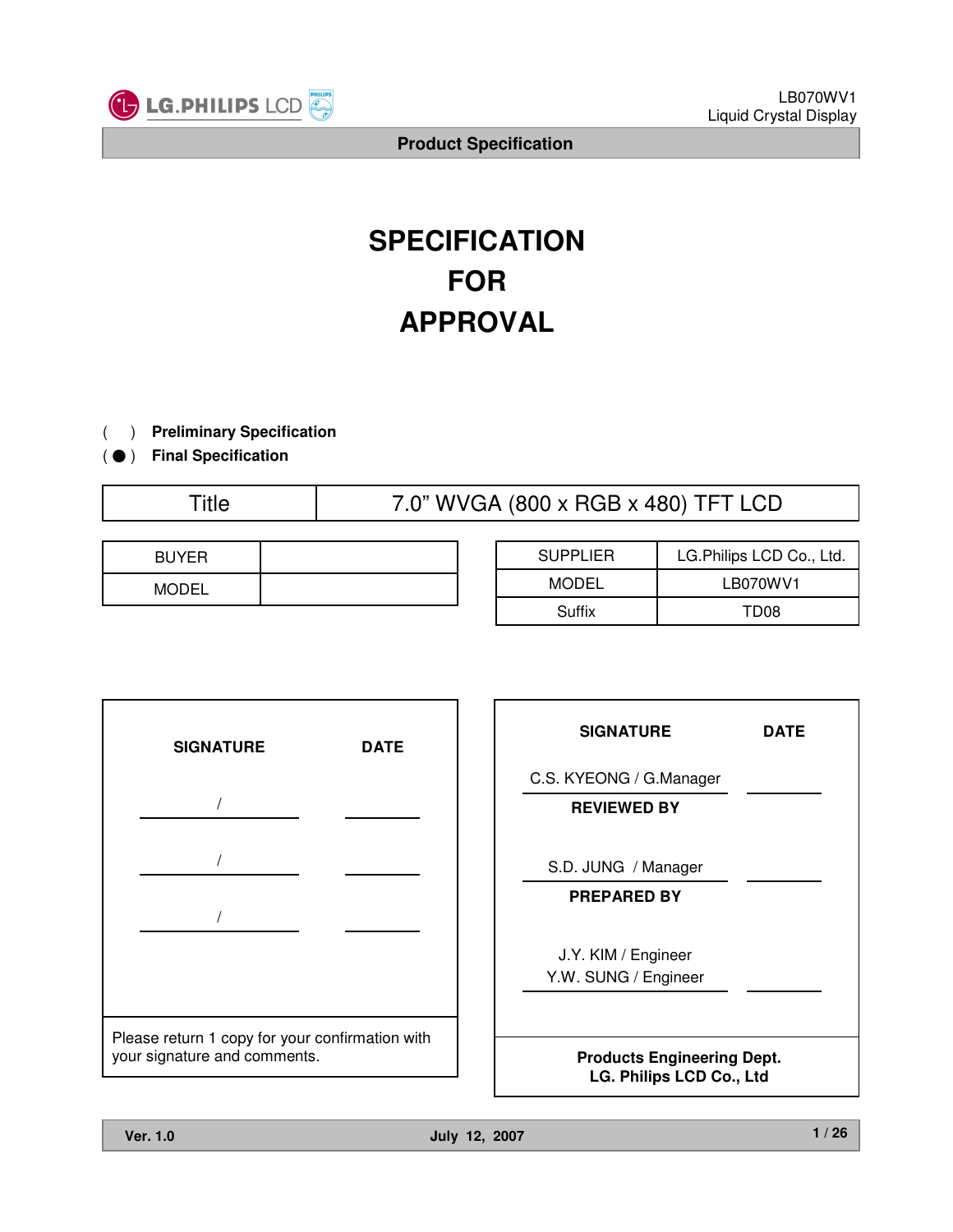

# **Contents**

| <b>No</b> | <b>ITEM</b><br>Page                  |                |  |  |  |  |
|-----------|--------------------------------------|----------------|--|--|--|--|
|           | <b>COVER</b>                         | 1              |  |  |  |  |
|           | <b>CONTENTS</b>                      | $\overline{2}$ |  |  |  |  |
|           | <b>RECORD OF REVISIONS</b>           | 3              |  |  |  |  |
| 1         | <b>GENERAL DESCRIPTION</b>           | $\overline{4}$ |  |  |  |  |
| 2         | ABSOLUTE MAXIMUM RATINGS             | 5              |  |  |  |  |
| 3         | ELECTRICAL SPECIFICATIONS            |                |  |  |  |  |
| $3 - 1$   | ELECTRICAL CHARACTREISTICS           | 6              |  |  |  |  |
| $3 - 2$   | INTERFACE (INPUT TERMINAL)           | 9              |  |  |  |  |
| $3-3$     | SIGNAL TIMING SPECIFICATIONS         | 11             |  |  |  |  |
| $3 - 4$   | <b>TIMING DIAGRAM</b>                | 12             |  |  |  |  |
| $3-5$     | DETAIL DESCRIPTION OF PIN FUNCTION   | 14             |  |  |  |  |
| $3-6$     | RECOMMENDED GAMMA CORRECTION VOLTAGE | 14             |  |  |  |  |
| 4         | OPTICAL SFECIFICATIONS               | 15             |  |  |  |  |
| 5         | MECHANICAL CHARACTERISTICS           | 19             |  |  |  |  |
| 6         | <b>RELIABLITY</b>                    | 22             |  |  |  |  |
| 7         | <b>INTERNATIONAL STANDARDS</b>       |                |  |  |  |  |
| $7 - 1$   | <b>SAFETY</b>                        | 23             |  |  |  |  |
| $7 - 2$   | <b>EMC</b>                           | 23             |  |  |  |  |
| 8         | <b>PACKING</b>                       |                |  |  |  |  |
| $8 - 1$   | DESIGNATION OF LOT MARK              | 24             |  |  |  |  |
| $8-2$     | PACKING FORM                         | 24             |  |  |  |  |
| 9         | <b>PRECAUTIONS</b>                   | 25             |  |  |  |  |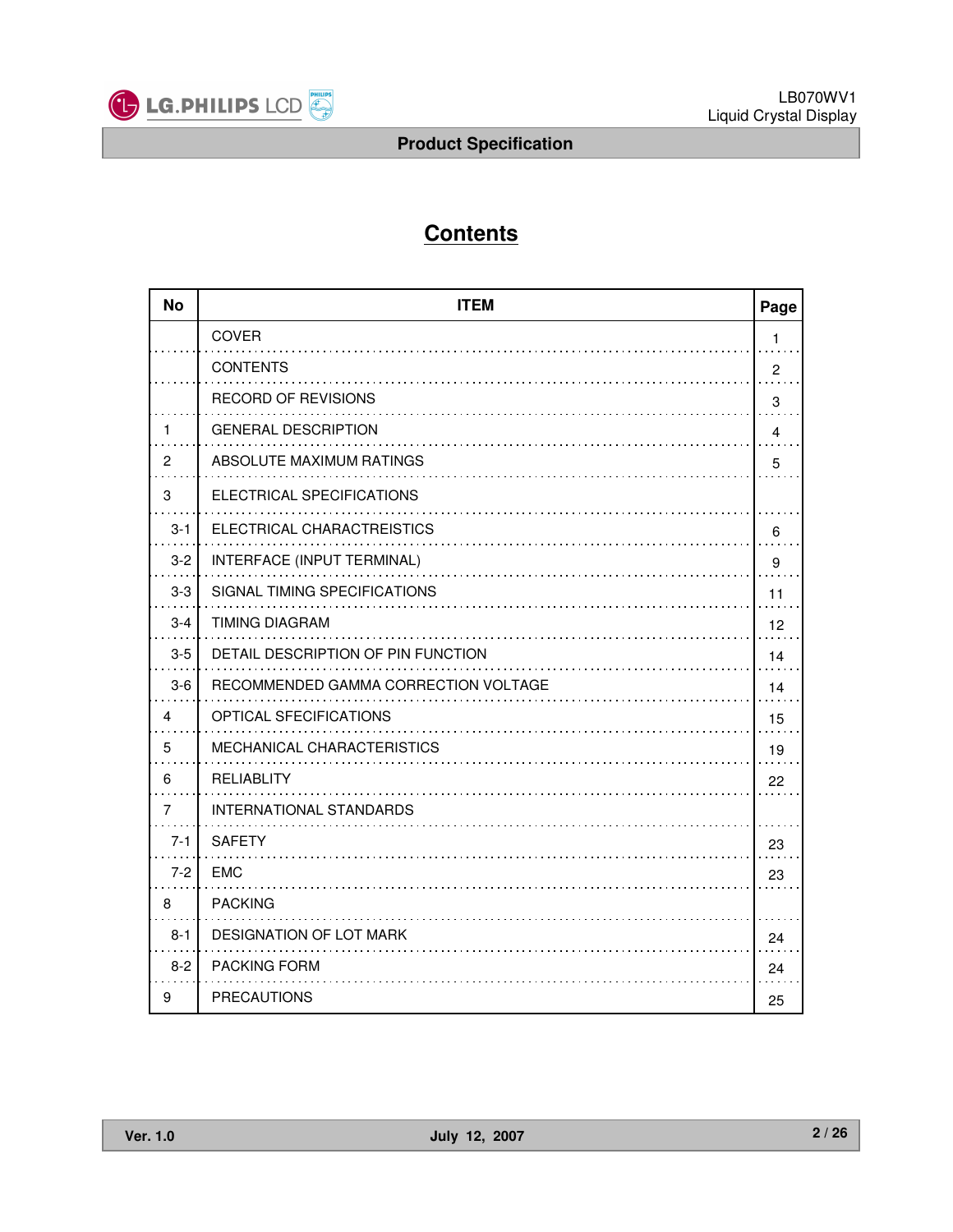

# **RECORD OF REVISIONS**

|         | Revision No Revision Date | Page | <b>Description</b> |
|---------|---------------------------|------|--------------------|
| $1.0\,$ | July.12.2007              |      | Final              |
|         |                           |      |                    |
|         |                           |      |                    |
|         |                           |      |                    |
|         |                           |      |                    |
|         |                           |      |                    |
|         |                           |      |                    |
|         |                           |      |                    |
|         |                           |      |                    |
|         |                           |      |                    |
|         |                           |      |                    |
|         |                           |      |                    |
|         |                           |      |                    |
|         |                           |      |                    |
|         |                           |      |                    |
|         |                           |      |                    |
|         |                           |      |                    |
|         |                           |      |                    |
|         |                           |      |                    |
|         |                           |      |                    |
|         |                           |      |                    |
|         |                           |      |                    |
|         |                           |      |                    |
|         |                           |      |                    |
|         |                           |      |                    |
|         |                           |      |                    |
|         |                           |      |                    |
|         |                           |      |                    |
|         |                           |      |                    |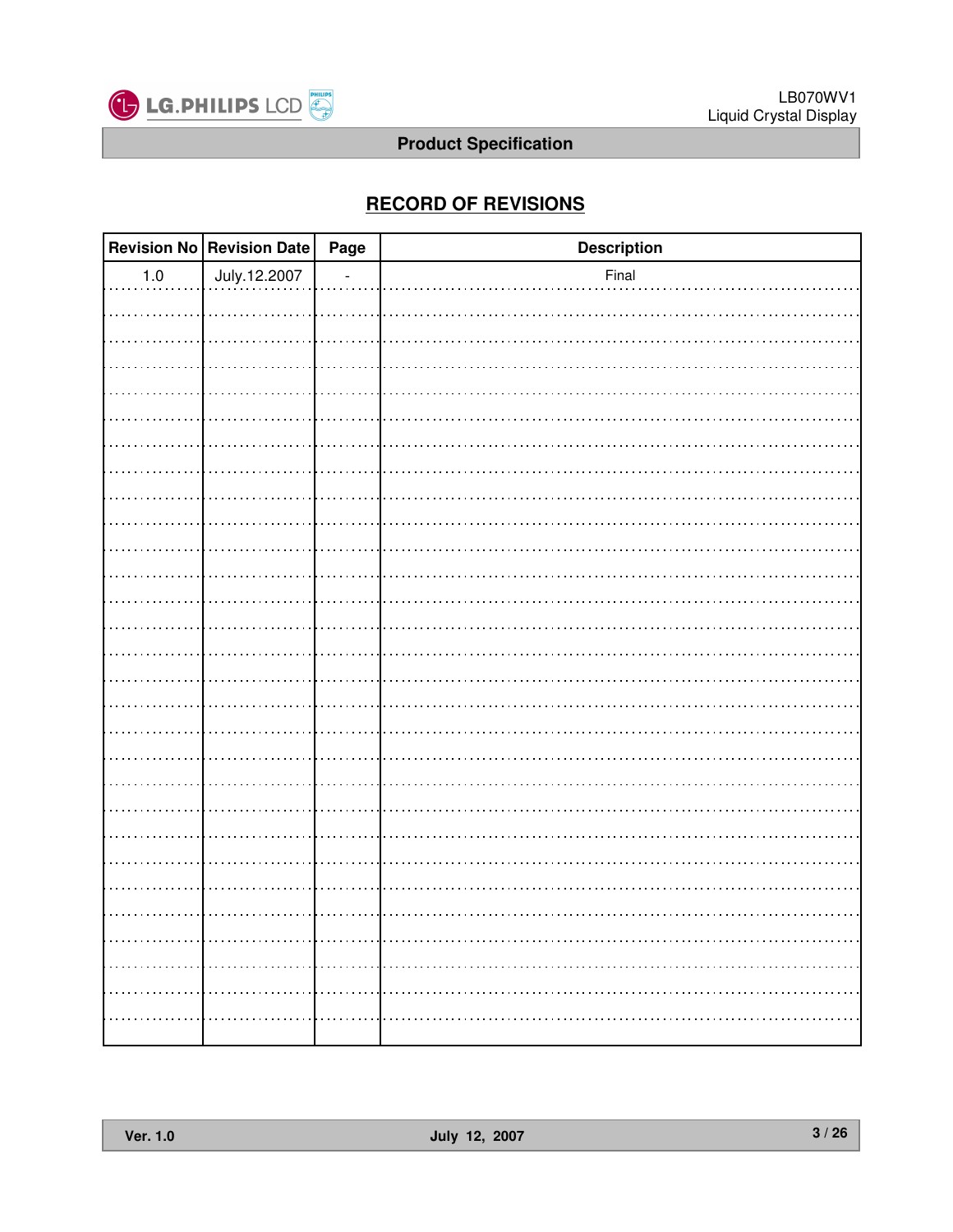

# **1. General Description**

The LB070WV1 is a Color Active Matrix Liquid Crystal Display with an integral Cold Cathode Fluorescent Lamp (CCFL) backlight system. The matrix employs a-Si Thin Film Transistor as the active element. It is a transmissive type display operating in the normally white mode. This TFT-LCD has 7.0 inches diagonally measured active display area with WVGA resolution(800 horizontal by 480 vertical pixel array). Each pixel is divided into Red, Green and Blue sub-pixels or dots which are arranged in vertical stripes. Gray scale or the brightness of the sub-pixel color is determined with a 6-bit gray scale signal for each dot, thus, presenting a palette of more than 262,144 colors.

The LB070WV1 has been designed to apply the interface method that enables low power, high speed, low EMI.

The LB070WV1 is intended to support applications where thin thickness, low power are critical factors and graphic displays are important. In combination with the vertical arrangement of the sub-pixels, the LB070WV1 characteristics provide an excellent flat display.



#### **General Features**

| Active Screen Size       | 7.0 inches diagonal                                  |
|--------------------------|------------------------------------------------------|
| Outline Dimension        | 167x104.6x5.5mm                                      |
| <b>Pixel Pitch</b>       | $0.1905$ mm $\times$ 0.1905 mm                       |
| <b>Pixel Format</b>      | 800 horiz. by 480 vert. Pixels RGB strip arrangement |
| Color Depth              | 6-bit, 262,144 colors                                |
| Luminance, White         | 220 cd/m <sup>2</sup> (Typ.)                         |
| <b>Power Consumption</b> | LCD(0.99W)                                           |
| Weight                   | 125g(Typ.)                                           |
| Display Operating Mode   | Transmitting type, normally white                    |
| <b>Surface Treatment</b> | Anti-glare treatment of the front polarizer          |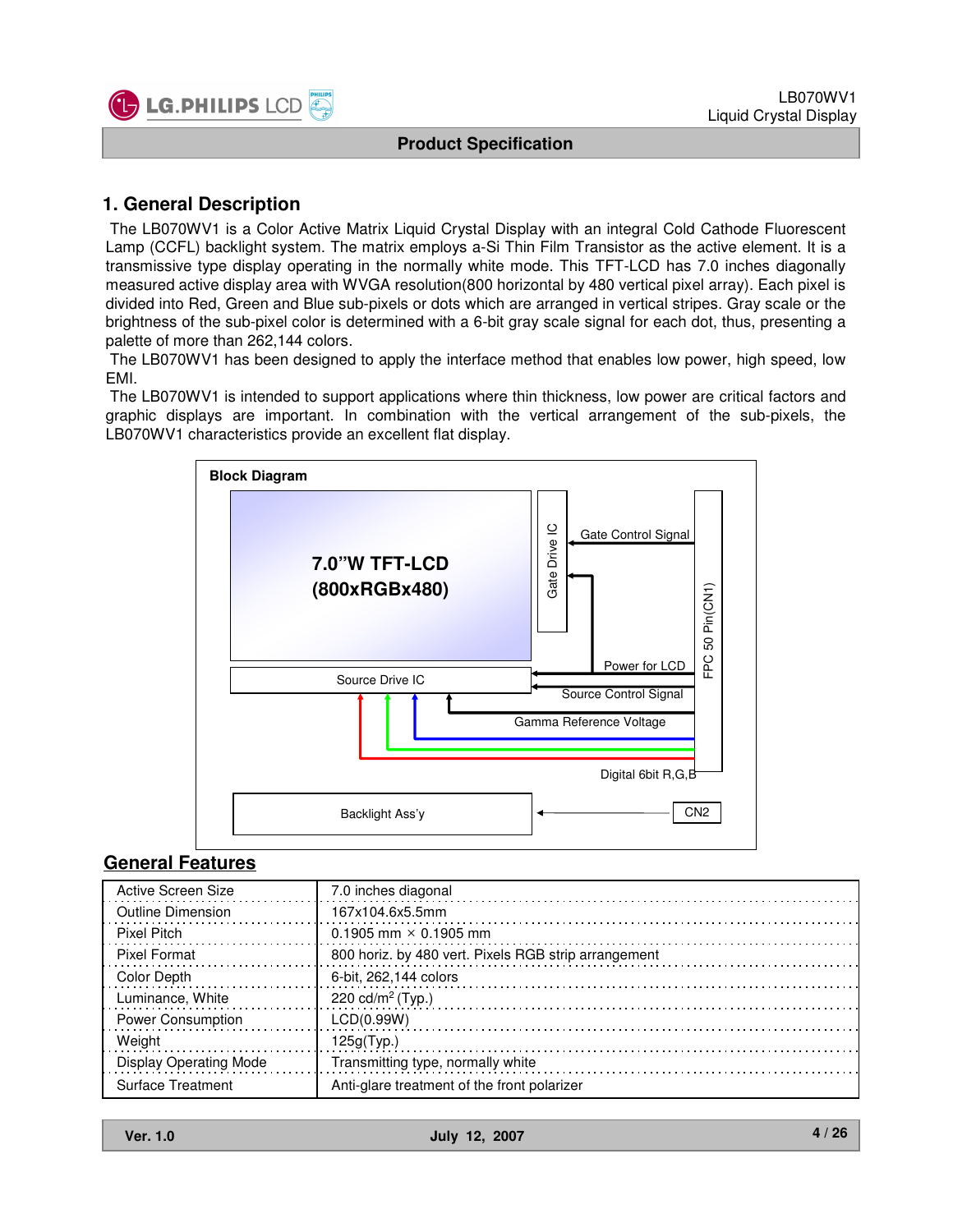

# **2. Absolute Maximum Ratings**

The followings are maximum values which, if exceeded, may cause faulty operation or damage to the unit.

| <b>Parameter</b>                                     | Symbol                     | <b>Condition</b>          | Min    | Max       | Unit   | Remark              |
|------------------------------------------------------|----------------------------|---------------------------|--------|-----------|--------|---------------------|
| Logic Voltage                                        | <b>VCC</b>                 | $T_a = 25^\circ \text{C}$ | $-0.5$ | 4.0       | V      |                     |
| Source Driver Voltage                                | <b>VDD</b>                 | $T_a = 25^\circ \text{C}$ | $-0.3$ | 14.5      | V      |                     |
| Digital Input Signals                                | $V_{11}$                   | $T_a = 25^\circ \text{C}$ | $-0.5$ | $VCC+0.5$ | $\vee$ | [Note 2-1]          |
| Analog Input Signals                                 | $V_{12}$                   | $T_a = 25^\circ \text{C}$ | $-0.5$ | $VDD+0.5$ | V      | [Note 2-2]          |
| Gate Driver                                          | <b>VGH</b>                 | $T_a = 25^{\circ}C$       | $-0.3$ | 40        | v      |                     |
|                                                      | <b>VGL</b>                 | $T_a = 25^\circ \text{C}$ | $-20$  | 0.3       | v      |                     |
| Voltage                                              | VGH-VGL                    | $T_a = 25^\circ \text{C}$ | $-0.3$ | 40        | V      |                     |
|                                                      | <b>GVCC</b>                | $T_a = 25^\circ \text{C}$ | $-0.3$ | 4         | $\vee$ |                     |
| <b>Operating Temperature</b><br>Ambient Temperature) | $T_{op}$                   |                           | $-10$  | 60        | °C     | [Note 2-<br>3,4,5,6 |
| Storage Temperature                                  | $\mathsf{T}_{\mathsf{st}}$ |                           | $-20$  | 70        | °C     | [Note 2-3,4]        |

#### **Table 1. ABSOLUTE MAXIMUM RATINGS**

[Note 2-1] U\_D,GSP1/2,GSC,GOE, SSP1/2, SOE, SSC, POL, REV, L\_R, R0-5/G0-5/B0-5

[Note 2-2] VCOM,VREF0/1/2/3/4/5

[Note 2-3] This rating applies to all parts of the module and should not be exceeded.

[Note 2-4] Maximum wet-bulb temperature is 46°C. Condensation of dew must be avoided as electrical current leaks will occur, causing a degradation of performance specifications.

[Note 2-5] The operating temperature only guarantees operation of the circuit and doesn't guarantee all the contents of Electro-optical specification.

[Note 2-6] Ambient temperature when the backlight is lit (reference value).

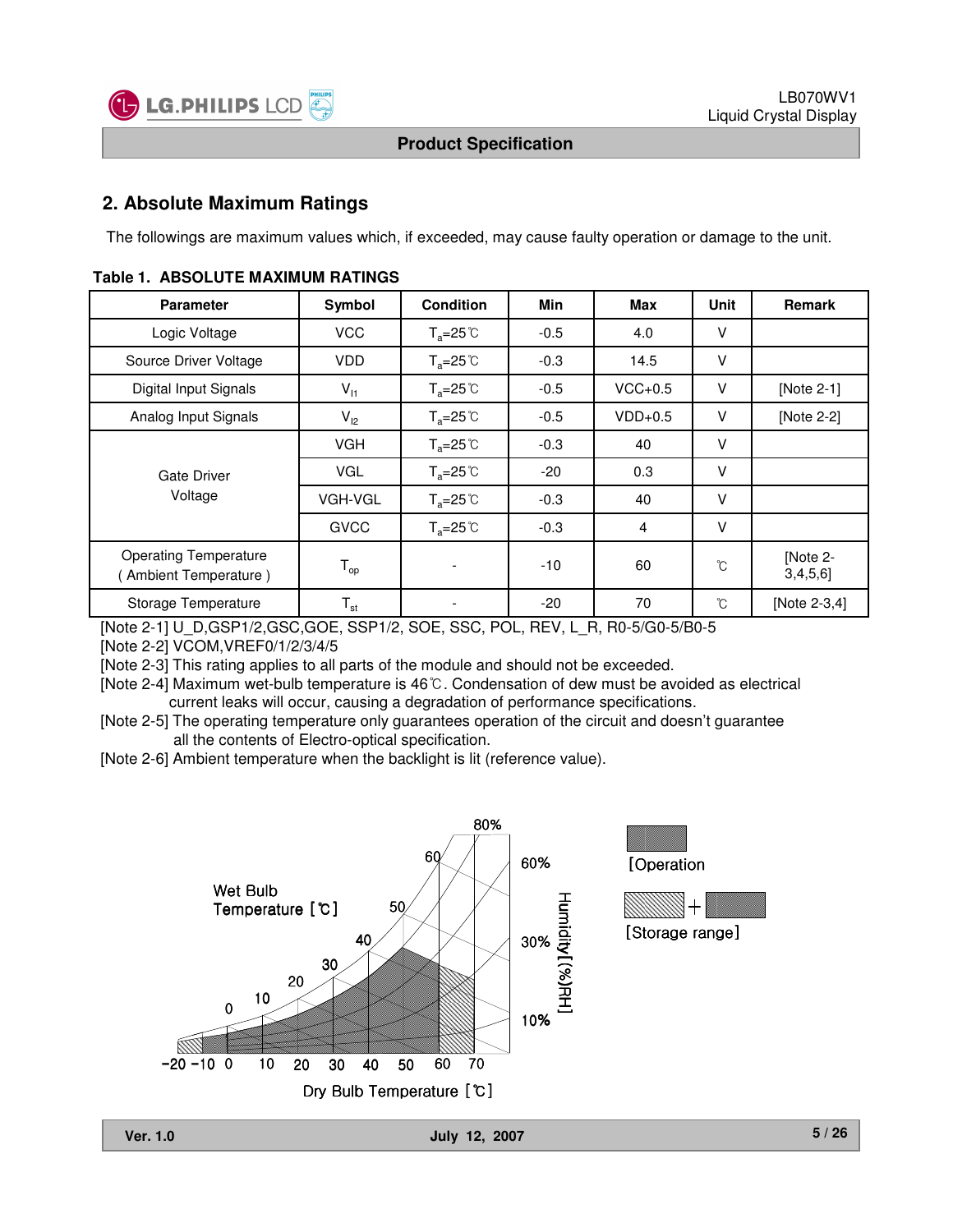

#### **3. Electrical Specifications**

#### **3-1. Electrical Characteristics**

The LB070WV1 requires two power inputs. One is employed to power the LCD electronics and to drive the TFT array and liquid crystal. The second input which powers the CCFL, is typically generated by an inverter. The inverter is an external unit to the LCD.

| Table 2. ELECTRICAL CHARACTERISTICS(LAMP) |
|-------------------------------------------|
|-------------------------------------------|

| <b>Parameter</b>                                                 | Symbol                     |                          | <b>Values</b>  | <b>Unit</b>  | <b>Remark</b>                            |            |  |
|------------------------------------------------------------------|----------------------------|--------------------------|----------------|--------------|------------------------------------------|------------|--|
|                                                                  |                            | <b>Min</b><br><b>Typ</b> |                | Max          |                                          |            |  |
| LAMP:                                                            |                            |                          |                |              |                                          |            |  |
| <b>Operating Voltage</b>                                         | $\mathsf{V}_{\mathsf{BL}}$ | (-)                      | 400<br>(5.5mA) | 440<br>(6mA) | $V_{RMS}$                                | [Note 3-1] |  |
| <b>Operating Current</b>                                         | l <sub>RL</sub>            | 5.0                      | 5.5            | 6.0          | $mA_{RMS}$                               | [Note 3-2] |  |
| Power Consumption                                                | $P_{BL}$                   |                          | 2.2            | 2.36         |                                          | [Note 3-7] |  |
| <b>Operating Frequency</b>                                       | Ťвı                        | 40                       | 60             | 80           | kHz                                      | [Note 3-5] |  |
| Discharge Stabilization Time                                     | Ts                         |                          |                | 3            | Min                                      | [Note 3-3] |  |
| Life Time                                                        |                            | 20,000                   |                |              | <b>Hrs</b>                               | [Note 3-4] |  |
| <b>Established Starting Voltage</b><br>at 25 ℃<br>at $0^{\circ}$ | Vs                         |                          |                | 540<br>720   | $V_{RMS}$<br>$\mathsf{V}_{\mathsf{RMS}}$ | [Note 3-6] |  |

- [Note 3-1] The variance of the voltage is  $\pm$  10%.
- [Note 3-2] The typical operating current is for the typical surface luminance  $(L_{WH})$  in optical characteristics.
- [Note 3-3] Define the brightness of the lamp after being lighted for 5 minutes as 100%, Ts is the time required for the brightness of the center of the lamp to be not less than 95%.
- [Note 3-4] The life time is determined as the time at which brightness of lamp is 50% compare to that of initial value at the typical lamp current.
- [Note 3-5] The output of the inverter must have symmetrical(negative and positive) voltage waveform and symmetrical current waveform.(Asymmetrical ratio is less than 10%) Please do not use the inverter which has asymmetrical voltage and asymmetrical current and spike wave. Lamp frequency may produce interface with horizontal synchronous frequency and as a result this may cause beat on the display. Therefore lamp frequency shall be as away possible from the horizontal synchronous frequency and from its harmonics in order to prevent interference.
- [Note 3-6] The voltage above VS should be applied to the lamps for more than 1 second for start-up. Otherwise, the lamps may not be turned on. The used lamp current is the lamp typical current.
- [Note 3-7] The lamp power consumption shown above does not include loss of external inverter. The applied lamp current is a typical one.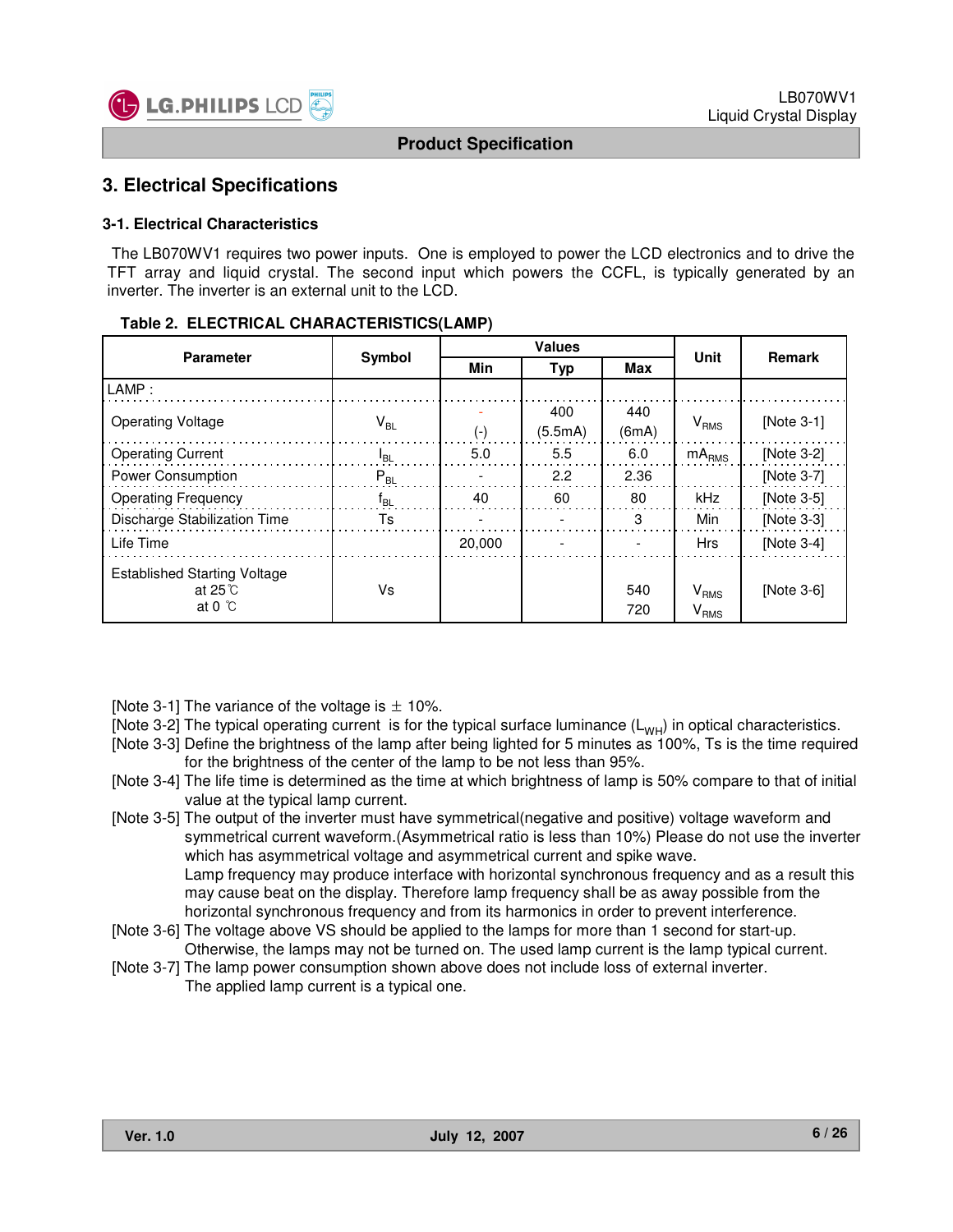

Requirements for a system inverter design, which is intended to have a better display performance, a better power efficiency and a more reliable lamp, are following.

It shall help increase the lamp lifetime and reduce leakage current.

- a. The asymmetry rate of the inverter waveform should be less than 10%.
- b. The distortion rate of the waveform should be within  $\sqrt{2} \pm 10\%$ .
	- \* Inverter output waveform had better be more similar to ideal sine wave.



 Do not attach a conducting tape to lamp connecting wire. If the lamp wire attach to a conducting tape, TFT-LCD Module has a low luminance and the inverter has abnormal action. Because leakage current is occurred between lamp wire and conducting tape.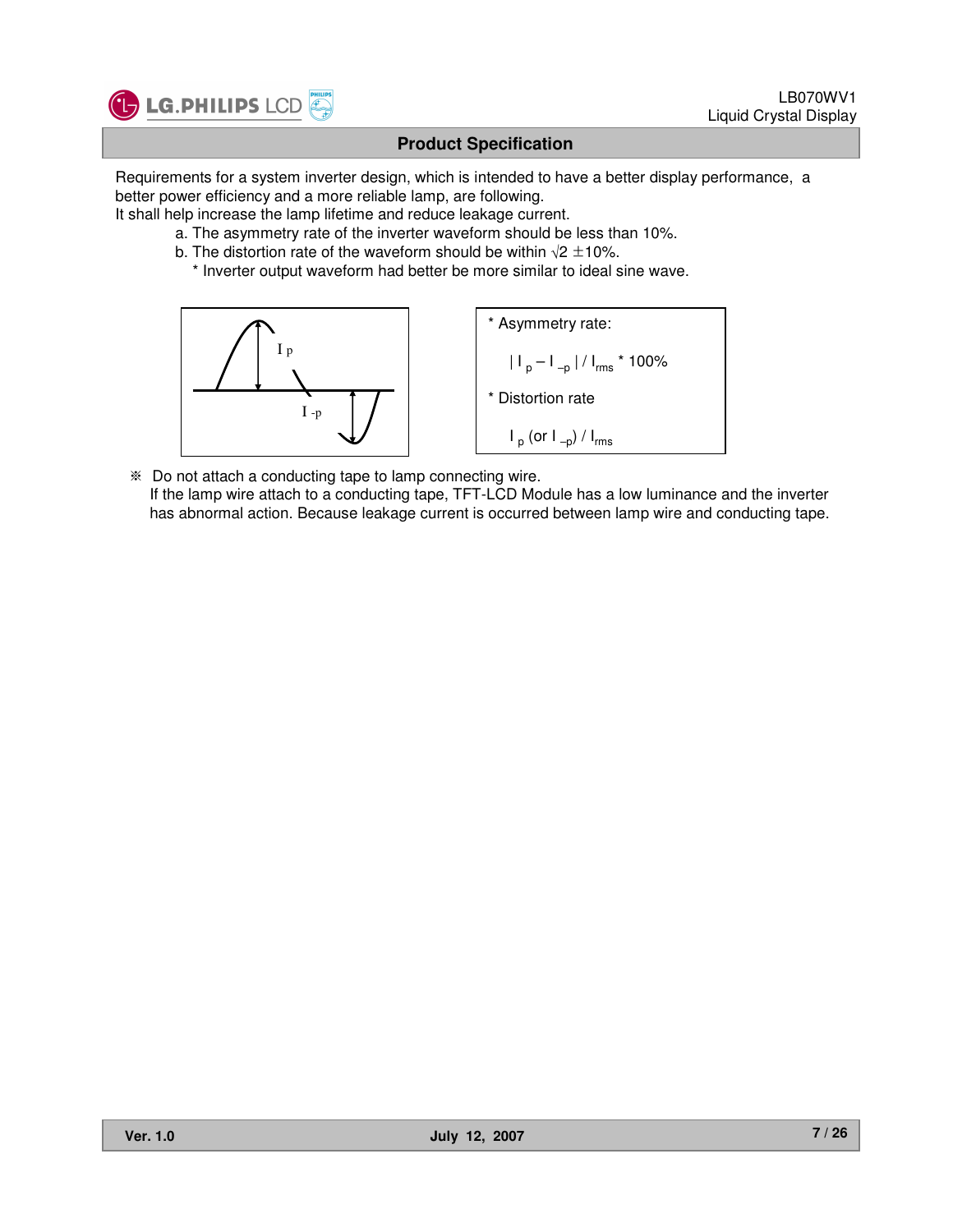

| Table 3. ELECTRICAL CHARACTERISTICS(TFT-LCD PANEL DRIVING SECTION)<br>$T_a = 25^{\circ}C$ |                      |             |                          |                          |                          |                |               |               |
|-------------------------------------------------------------------------------------------|----------------------|-------------|--------------------------|--------------------------|--------------------------|----------------|---------------|---------------|
| <b>Parameter</b>                                                                          |                      |             | Symbol                   | Min                      | <b>Typ</b>               | Max            | <b>Unit</b>   | Remark        |
| Logic Supply Voltage                                                                      |                      |             | <b>VCC</b>               | 3.0                      | 3.3                      | 3.6            | V             |               |
| Digital Input Signal                                                                      |                      | High Level  | $V_{\text{IH}}$          | 0.7VCC                   |                          | <b>VCC</b>     | V             |               |
|                                                                                           |                      | Low Level   | $V_{IL}$                 | $\mathbf 0$              | $\overline{\phantom{0}}$ | 0.3VCC         | V             |               |
| Source Driver Supply Voltage                                                              |                      |             | <b>VDD</b>               | 11.0                     | 12.0                     | 13.0           | V             |               |
|                                                                                           |                      | Hi.         | <b>VGH</b>               | 18.5                     | 19.5                     | 20.5           | V             |               |
| <b>Gate Driver</b>                                                                        | <b>TFT</b>           | Lo          | <b>VGL</b>               | $-10$                    | $(-4.5)$                 | $-4$           | V             |               |
|                                                                                           | Logic Supply Voltage |             | <b>GVCC</b>              | 3.0                      | 3.3                      | 3.6            | V             |               |
| Gamma                                                                                     |                      | DC          | VREF0~2                  | 0.4VDD                   |                          | $VDD-0.2$      | V             |               |
| <b>Correction Voltage</b>                                                                 |                      |             | VREF3~5                  | $GND+0.2$                | $\overline{\phantom{a}}$ | 0.6VDD         |               |               |
| <b>Color Filter</b><br>Substrate Voltage                                                  |                      | DC          | <b>VCOM</b>              | 4.8                      | 5.0                      | 5.2            | V             |               |
| Source Driver Supply Current                                                              |                      | <b>IDD</b>  | $\overline{\phantom{a}}$ | 36                       | 50                       | mA             | $VDD = 12V$   |               |
| Logic Supply Current                                                                      |                      | ICC         | $\overline{\phantom{a}}$ | 11                       | 30                       | mA             | $VCC = 3.3V$  |               |
| Gate Driver Logic Supply Current                                                          |                      | <b>GICC</b> | $\overline{\phantom{a}}$ | 0.02                     | 0.1                      | mA             | $GVCC = 3.3V$ |               |
| Gate Driver High Supply Current                                                           |                      |             | <b>IGH</b>               | $\overline{\phantom{a}}$ | 0.15                     | 0.75           | mA            | $VGH = 19.5V$ |
| Gate Driver Low Supply Current                                                            |                      |             | <b>IGL</b>               | $\overline{\phantom{a}}$ | 0.45                     | $\overline{2}$ | mA            | $VGL = -4.5V$ |

#### **Table 3. ELECTRICAL CHARACTERISTICS(TFT-LCD PANEL DRIVING SECTION)**

\*\*\*\*\* Cautionary Matter : When applying or disconnecting power, please be sure that such action is sequentially carried out for all power supplies. In addition, apply input signals only after power has been turned on.

[Power Sequence]

-Source Driver :

Power on sequence : Case.1) VCC > Logic input > VDD > VREF0 to VREF5.

Case.2) VCC > VDD > VREF0 to VREF5 > Logic input.

Power off sequence is reverse turn of this.

-Gate Driver :

Power on sequence : GVCC > VGL > Input signal > VGH. Power off sequence is reverse turn of this.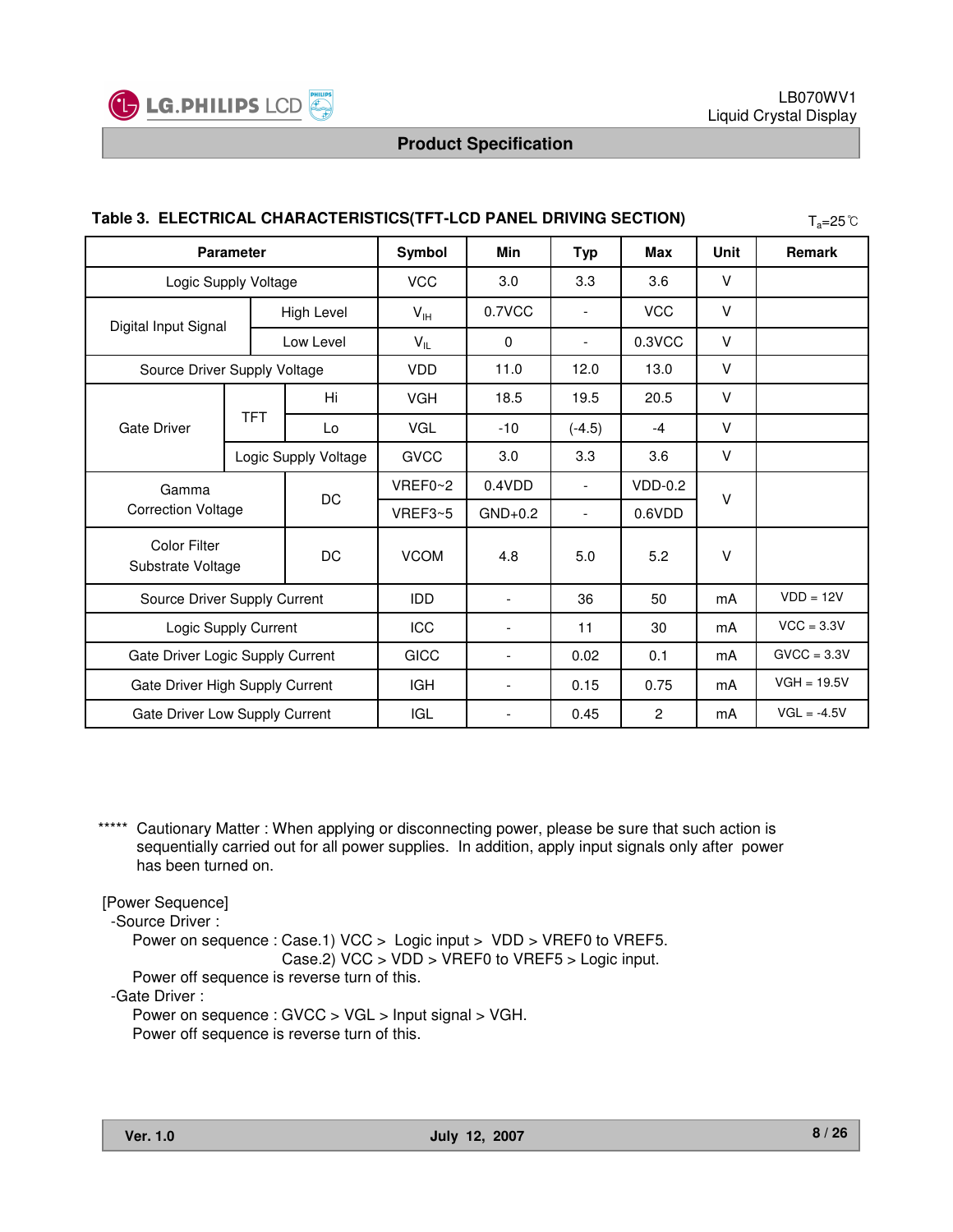

#### **3-2. Interface (Input Terminal)**

This LCD employs two interface connections, a 50 pin connector is used for the module electronics interface and the other connector is used for the integral backlight system.

| Pin No.        | Symbol           | <b>Description</b>                     | Pin No. | Symbol         | <b>Description</b>               |
|----------------|------------------|----------------------------------------|---------|----------------|----------------------------------|
| $\mathbf{1}$   | <b>VGH</b>       | Gate Driver Positive Voltage           | 26      | <b>GND</b>     | Ground                           |
| $\overline{c}$ | <b>VGL</b>       | Gate Driver Negative Voltage           | 27      | R <sub>0</sub> | Red Data 0 [LSB]                 |
| 3              | <b>GVCC</b>      | Power Line For Gate Driver IC          | 28      | R <sub>1</sub> | Red Data 1                       |
|                |                  | Logic                                  | 29      | R <sub>2</sub> | Red Data 2                       |
| 4              | GSP1             | Gate Scanning Start Signal 1           | 30      | R <sub>3</sub> | Red Data 3                       |
| 5              | GSP <sub>2</sub> | Gate Scanning Start Signal 2           | 31      | R <sub>4</sub> | Red Data 4                       |
| 6              | GSC              | Gate Driver Scanning Clock<br>Pulse    | 32      | R <sub>5</sub> | Red Data 5 [MSB]                 |
| $\overline{7}$ | U D              | Up/Down Scanning Change                | 33      | <b>GND</b>     | Ground                           |
|                |                  | Gate Driver Output Enable              | 34      | G0             | Green Data 0 [LSB]               |
| 8              | <b>GOE</b>       | Control                                | 35      | G <sub>1</sub> | Green Data 1                     |
| 9              | <b>VCOM</b>      | Voltage Applied To Color Filter        | 36      | G <sub>2</sub> | Green Data 2                     |
| 10             | <b>VCOM</b>      | Substrate                              | 37      | G <sub>3</sub> | Green Data 3                     |
| 11             | <b>VDD</b>       | Source Driver Supply Voltage           | 38      | G4             | Green Data 4                     |
| 12             | VREF5            |                                        | 39      | G <sub>5</sub> | Green Data 5 [MSB]               |
| 13             | VREF4            |                                        | 40      | <b>GND</b>     | Ground                           |
| 14             | VREF3            | Voltage For Gamma Correction           | 41      | B <sub>0</sub> | Blue Data 0 [LSB]                |
| 15             | VREF2            |                                        | 42      | <b>B1</b>      | Blue Data 1                      |
| 16             | VREF1            |                                        | 43      | <b>B2</b>      | Blue Data 2                      |
| 17             | VREF0            |                                        | 44      | B <sub>3</sub> | Blue Data 3                      |
| 18             | <b>GND</b>       | Ground                                 | 45      | <b>B4</b>      | Blue Data 4                      |
| 19             | <b>VCC</b>       | Power Line For Logic                   | 46      | B <sub>5</sub> | Blue Data 5 [MSB]                |
| 20             | <b>VCC</b>       | Power Line For Logic                   | 47      | <b>GND</b>     | Ground                           |
| 21             | SSP <sub>2</sub> | Source Scanning Right Start<br>Signal  | 48      | <b>REV</b>     | Reverse of Input R,G,B Data Code |
|                |                  | Source Scanning Left Start             | 49      | $L_R$          | Left/Right Scanning Change       |
| 22             | SSP <sub>1</sub> | Signal                                 | 50      | <b>VCOM</b>    | Voltage Applied To Color Filter  |
| 23             | <b>SOE</b>       | Source Driver Output Enable<br>Control |         |                | Substrate                        |
| 24             | SSC              | Source Driver Clock Input              |         |                |                                  |
| 25             | <b>POL</b>       | <b>Polarity Reversal Signal</b>        |         |                |                                  |

#### **Table 4. TFT-LCD Panel Driving Part**

\*\*The matching connector part number is FH19SC-50S-0.5SH(Bottom Contact Type, 0.5mm-Pitch) manufactured by Hirose or equivalent.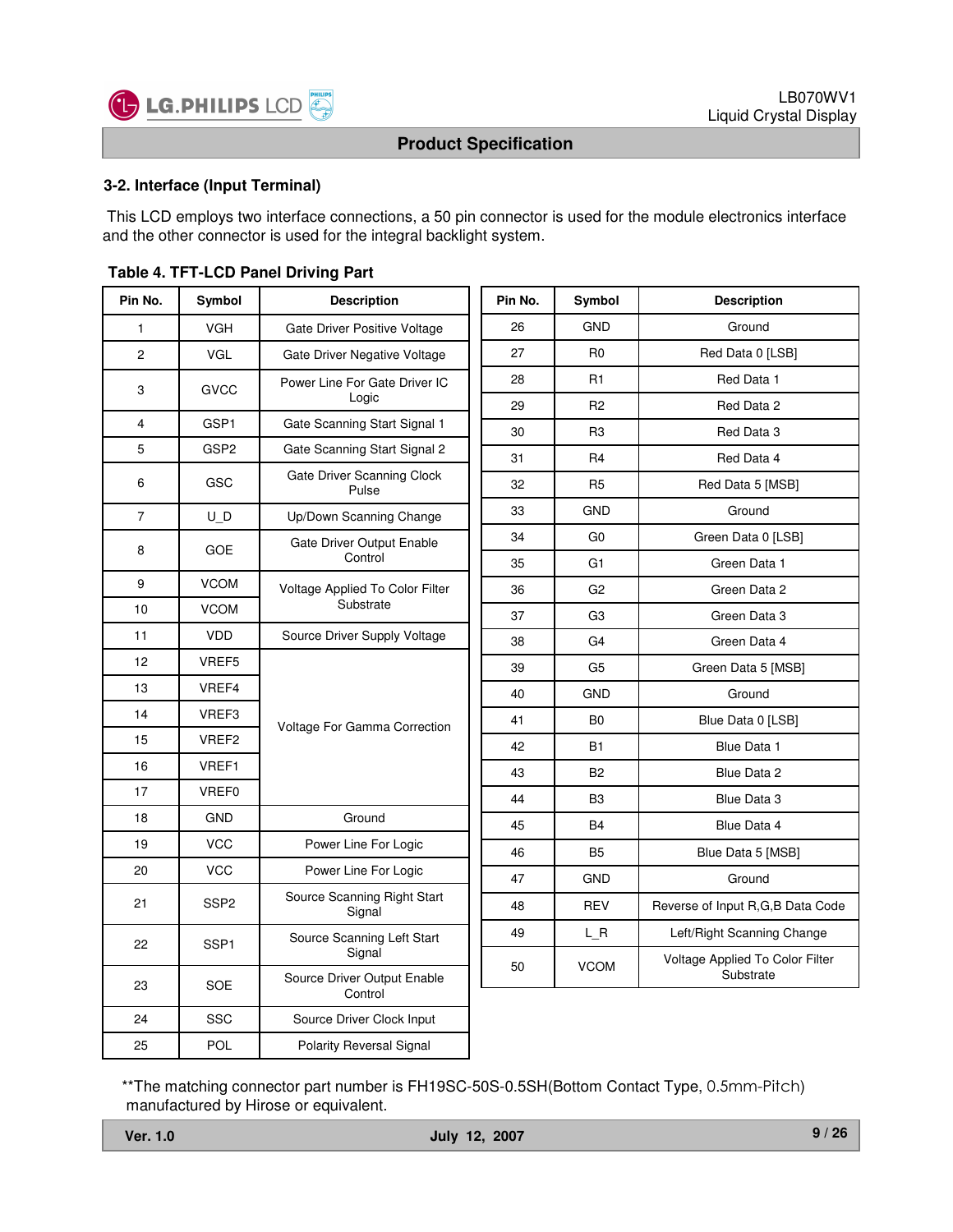

The backlight interface connector is a model BHSR-02VS-1, manufactured by JST or Compatible. The mating connector part number is SM02(8.0)B-BHSS-1-TB or equivalent.

#### **Table 5. BACKLIGHT CONNECTOR PIN CONFIGURATION (CN2)**

| Pin | Svmbol | <b>Description</b>                        | Remark     |
|-----|--------|-------------------------------------------|------------|
|     | HV     | Power supply for lamp (High voltage side) | [Note 3-1] |
|     | ۲V     | Power supply for lamp (Low voltage side)  |            |

[Note 3-1] The high voltage side terminal is colored pink and the low voltage side terminal is white.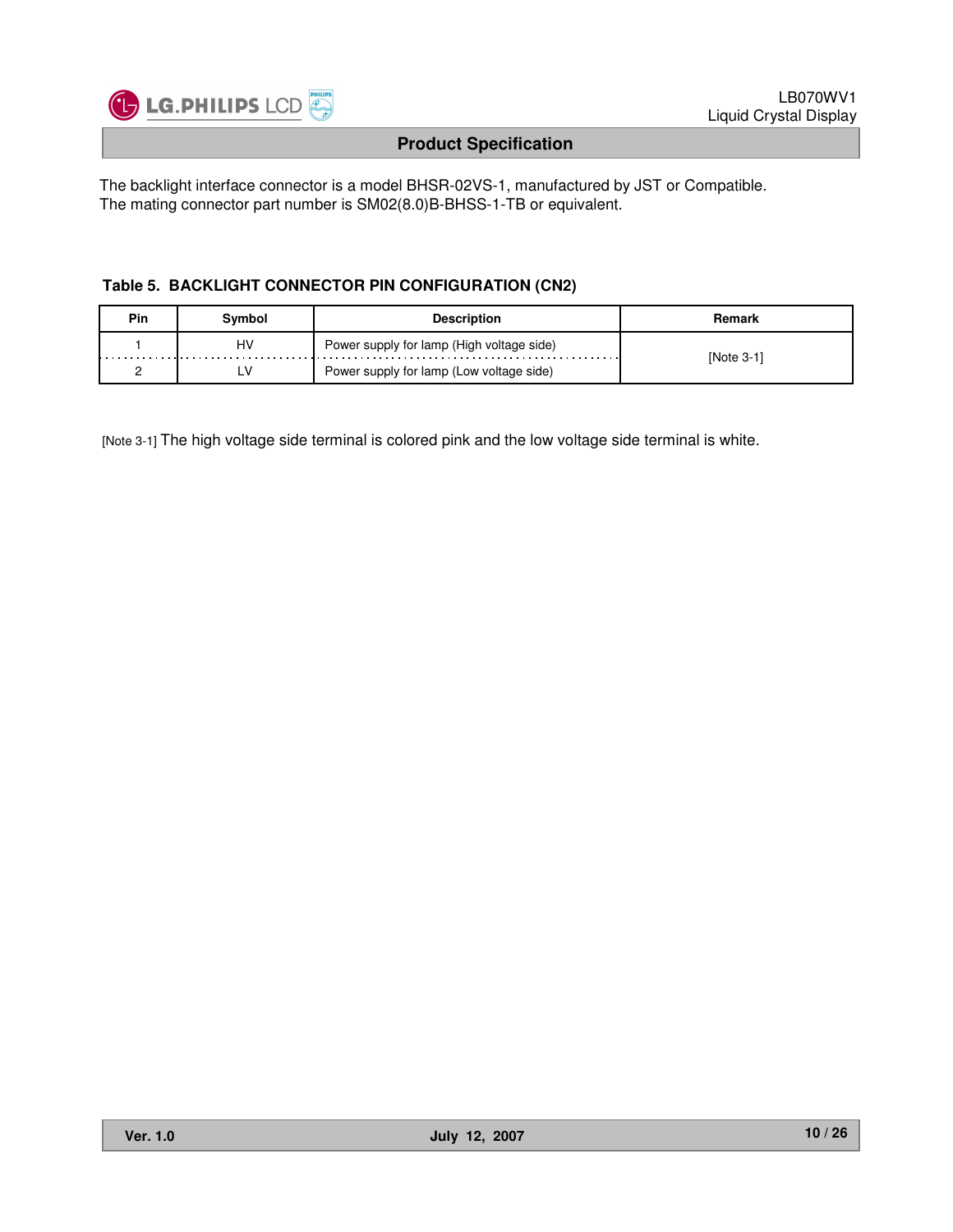

#### **3-3. Signal Timing Specifications**

| Table 6. Timing Characteristics of input signals |  |
|--------------------------------------------------|--|
|--------------------------------------------------|--|

|              | <b>Parameter</b>                           | Symbol          | Min                      | <b>Typ</b>               | <b>Max</b>               | Unit       | Remark             |
|--------------|--------------------------------------------|-----------------|--------------------------|--------------------------|--------------------------|------------|--------------------|
|              | <b>SSC Frequency</b>                       | fclk            | 26                       | 33.26                    | 40                       | <b>MHz</b> |                    |
|              | High level SSC pulse width duration        | twh             | $\overline{4}$           | $\overline{a}$           | $\overline{\phantom{a}}$ | ns         | <b>SSC</b>         |
|              | Low level SSC pulse width duration         | twl             | 4                        |                          | $\overline{\phantom{a}}$ | ns         |                    |
| ${\bf S}$    | DATA/REV Setup Time                        | ts1             | $\overline{2}$           |                          |                          | ns         |                    |
| $\mathbf{o}$ | DATA/REV Hold Time                         | th <sub>1</sub> | $\overline{2}$           | $\overline{\phantom{a}}$ | $\overline{\phantom{a}}$ | ns         | DATA, REV          |
| U            | Start Pulse Setup Time                     | ts <sub>2</sub> | 3                        | $\blacksquare$           | $\blacksquare$           | ns         |                    |
| $\mathsf R$  | <b>Start Pulse Hold Time</b>               | th <sub>2</sub> | 3                        | $\overline{a}$           | $\overline{\phantom{a}}$ | ns         | SSP <sub>1/2</sub> |
| $\mathbf c$  | SOE Signal Setup Time                      | ts3             | 3                        | $\overline{a}$           | $\overline{\phantom{a}}$ | SSC cycle  |                    |
| E            | SOE Low Hold Time from final data SSC      | th <sub>3</sub> | $\overline{c}$           | $\overline{a}$           | $\frac{1}{2}$            | SSC cycle  | <b>SOE</b>         |
|              | High level SOE signal pulse width duration | twtp1           | 1                        | 2.5                      | 4                        | us         |                    |
|              | POL Signal SOE Setup Time                  | ts4             | 6                        | $\overline{a}$           | $\overline{\phantom{a}}$ | ns         |                    |
|              | POL Signal SOE Hold Time                   | th4             | 6                        | $\overline{a}$           | $\overline{\phantom{a}}$ | ns         | SOE, POL           |
|              | <b>GSC Frequency</b>                       | fclk            | $\overline{a}$           |                          | 200                      | <b>KHz</b> |                    |
| G            | <b>GSC Rise Time</b>                       | trck            | $\overline{\phantom{a}}$ | $\overline{a}$           | 100                      | ns         |                    |
|              | <b>GSC Falling Time</b>                    | tfck            | $\overline{\phantom{a}}$ | $\overline{a}$           | 100                      | ns         | [Note 3-2]         |
| A            | <b>GSC Pulse Width</b>                     | pwclk           | 500                      | $\overline{a}$           | $\overline{\phantom{a}}$ | ns         |                    |
| т            | GSP1/2 Setup Time                          | tsu             | 200                      | $\overline{a}$           | $\frac{1}{2}$            | ns         |                    |
| E            | GSP1/2 Hold Time                           | thd             | 300                      | $\frac{1}{2}$            | $\overline{\phantom{a}}$ | ns         |                    |
|              | <b>GOE Pulse Width</b>                     | twcl            | 1                        |                          |                          | us         |                    |

[Note 3-2] At least input one cycle of GSC during "L" period of GSP1.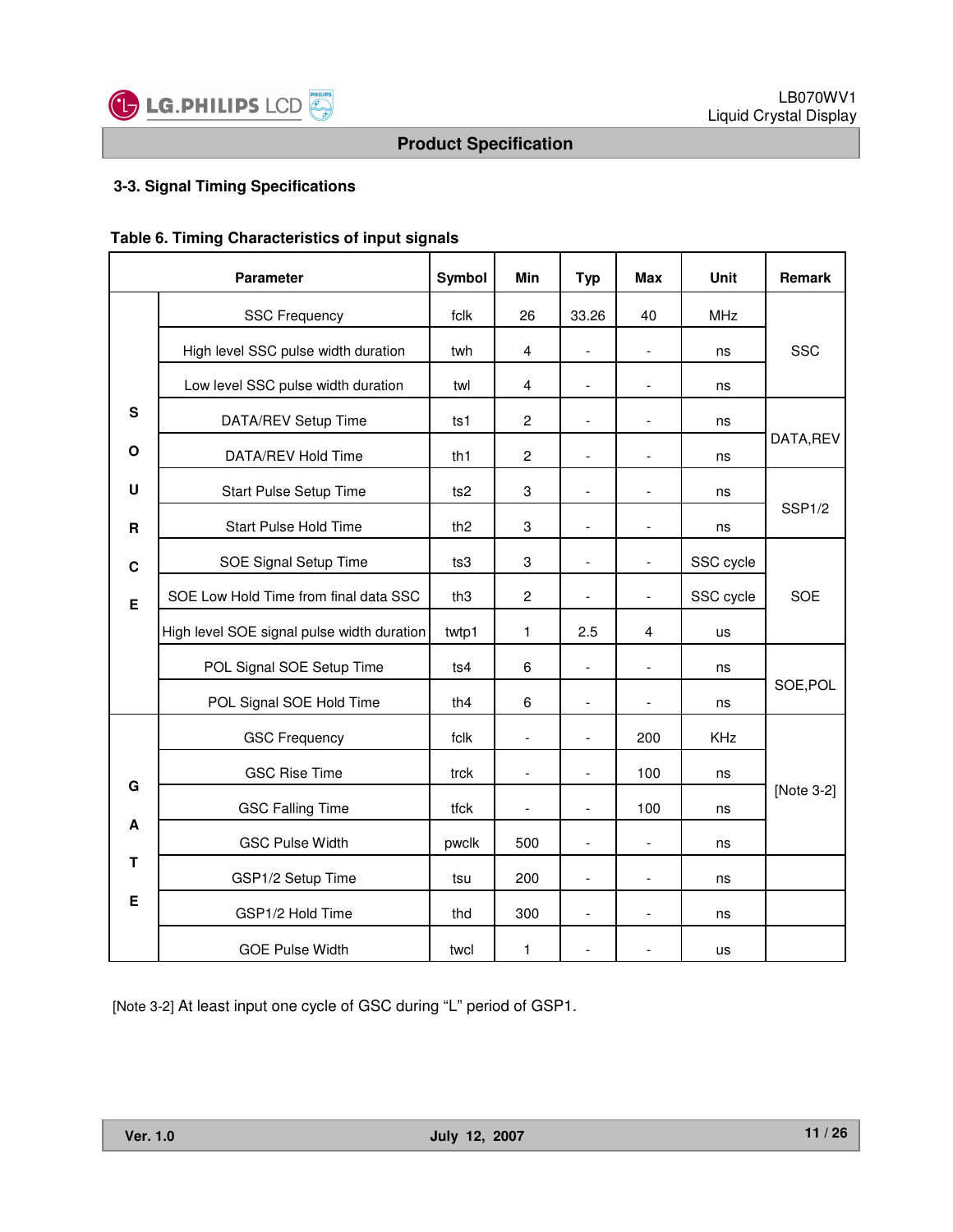

#### **3-4. Timing Diagram**

ྙ Source D-IC Timing Diagram



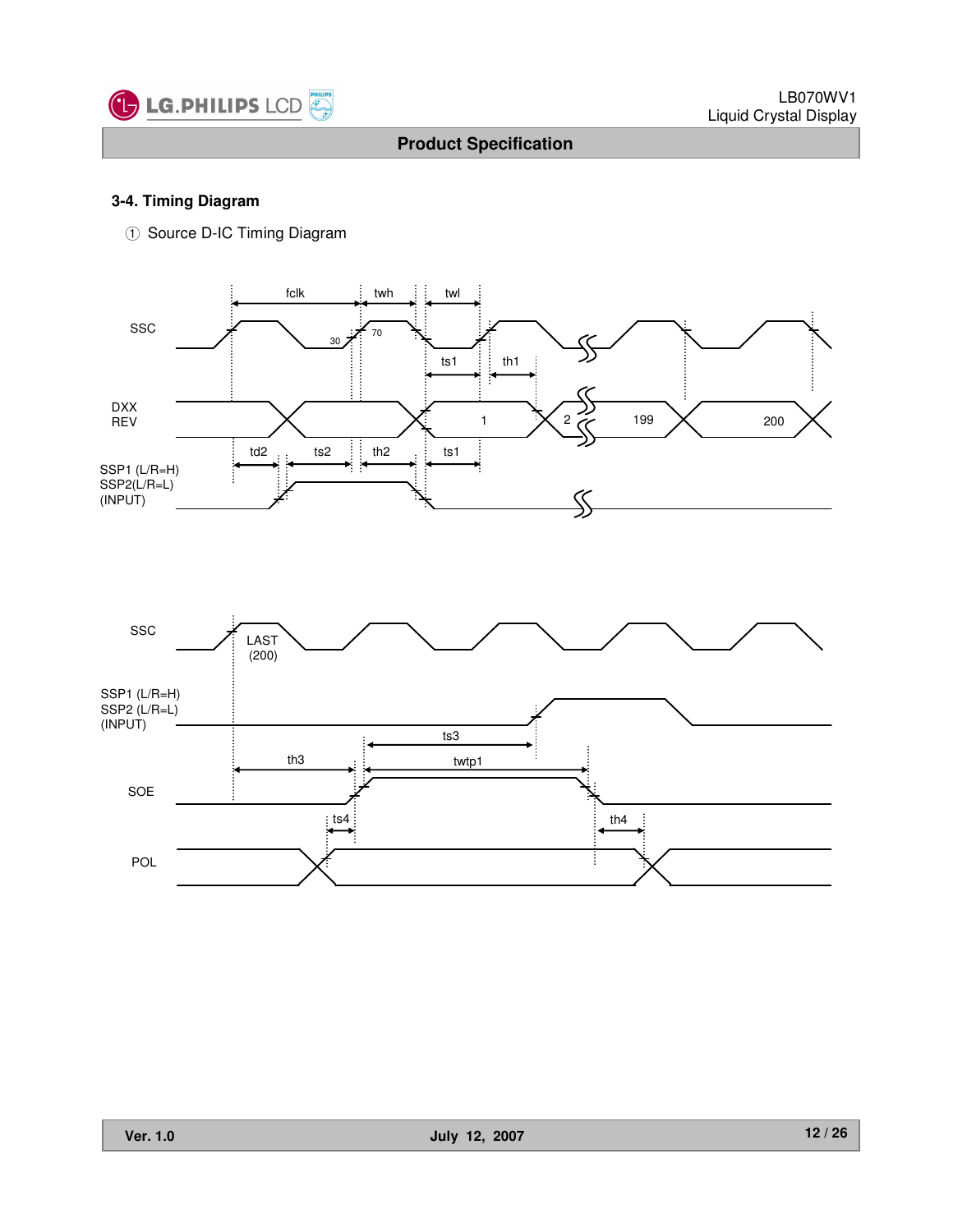

ྚ Gate D-IC Timing Diagram

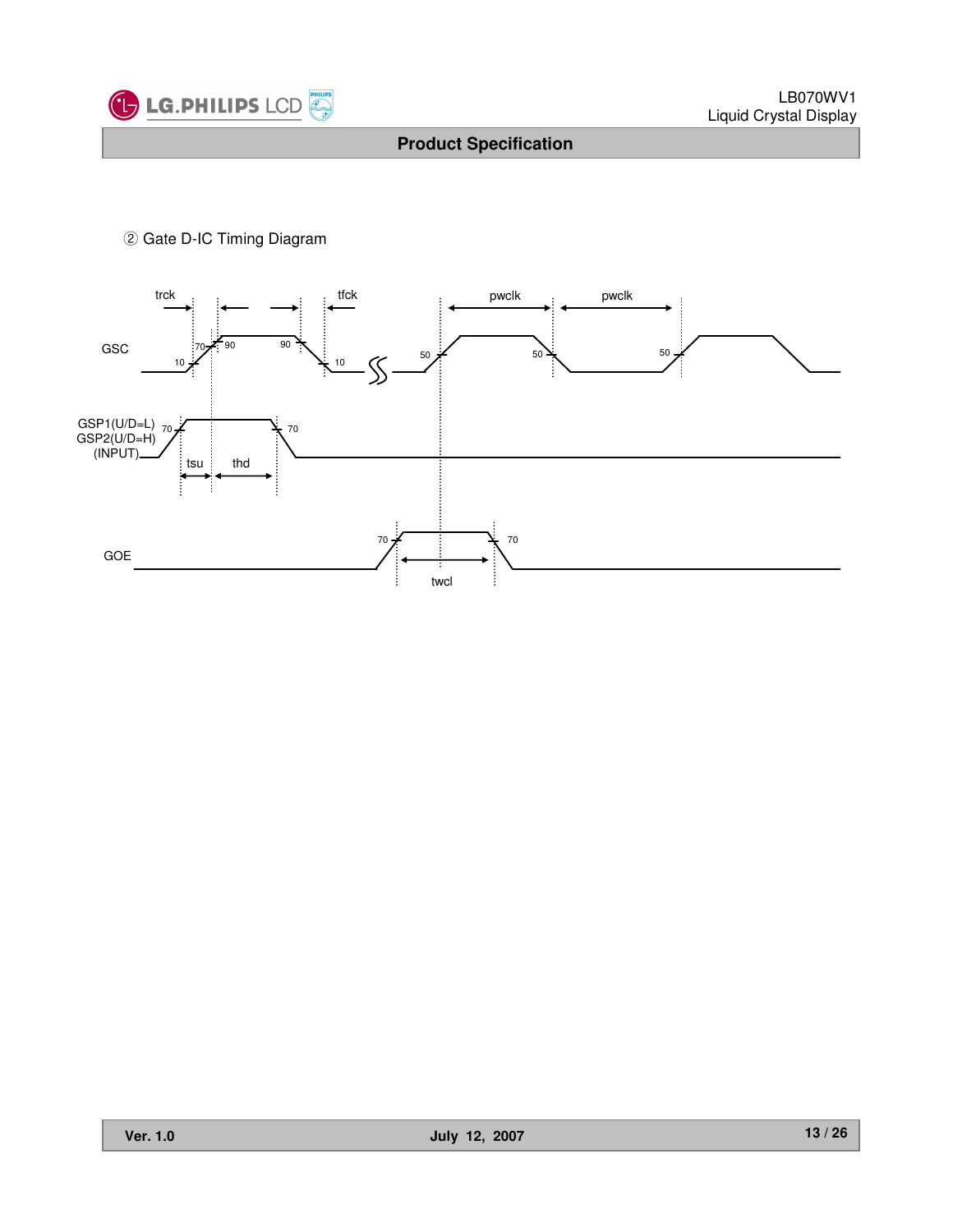

#### **3-5. Detail Description of Pin Functions**

1. U\_D is used as input pin for selecting the shifting direction of bi-directional shift register.

| U D | <b>Output Shift</b> | <b>GSP Input Pin</b> |
|-----|---------------------|----------------------|
|     | Up to Down          | GSP2                 |
|     | Down to Up          | GSP <sub>1</sub>     |

2. L\_R is is used as input pin for the horizontal scanning direction. If L\_R is H, SSP1 is the Input Pin for the Source Start Pulse(SSP). Otherwise(If L\_R is L), SSP2 is the Input Pin for the Source Start Pulse.

| . R | <b>Scanning Direction</b> | <b>SSP Input Pin</b> |
|-----|---------------------------|----------------------|
|     | Form Left to Right        | SSP1                 |
|     | From Right to Left        | SSP <sub>2</sub>     |

#### **3-6. Recommended Gamma Correction Voltage [VREF0 to VREF5]**

VDD=12V

| <b>Symbol</b>     | <b>Values(Typ)</b> | <b>Unit</b> | <b>Remark</b> |
|-------------------|--------------------|-------------|---------------|
| VREF0             | (9.16)             |             |               |
| VREF1             | (7.51)             |             |               |
| VREF2             | (6.23)             | ۷           | [Note 3-3]    |
| VREF3             | (5.06)             |             |               |
| VREF4             | (3.59)             |             |               |
| VREF <sub>5</sub> | (1.54)             |             |               |

[Note 3-3] Be sure to maintain the voltage relationships of

VDD > VREF0 > VREF1 > VREF2 > VREF3 > VREF4 > VREF5 > GND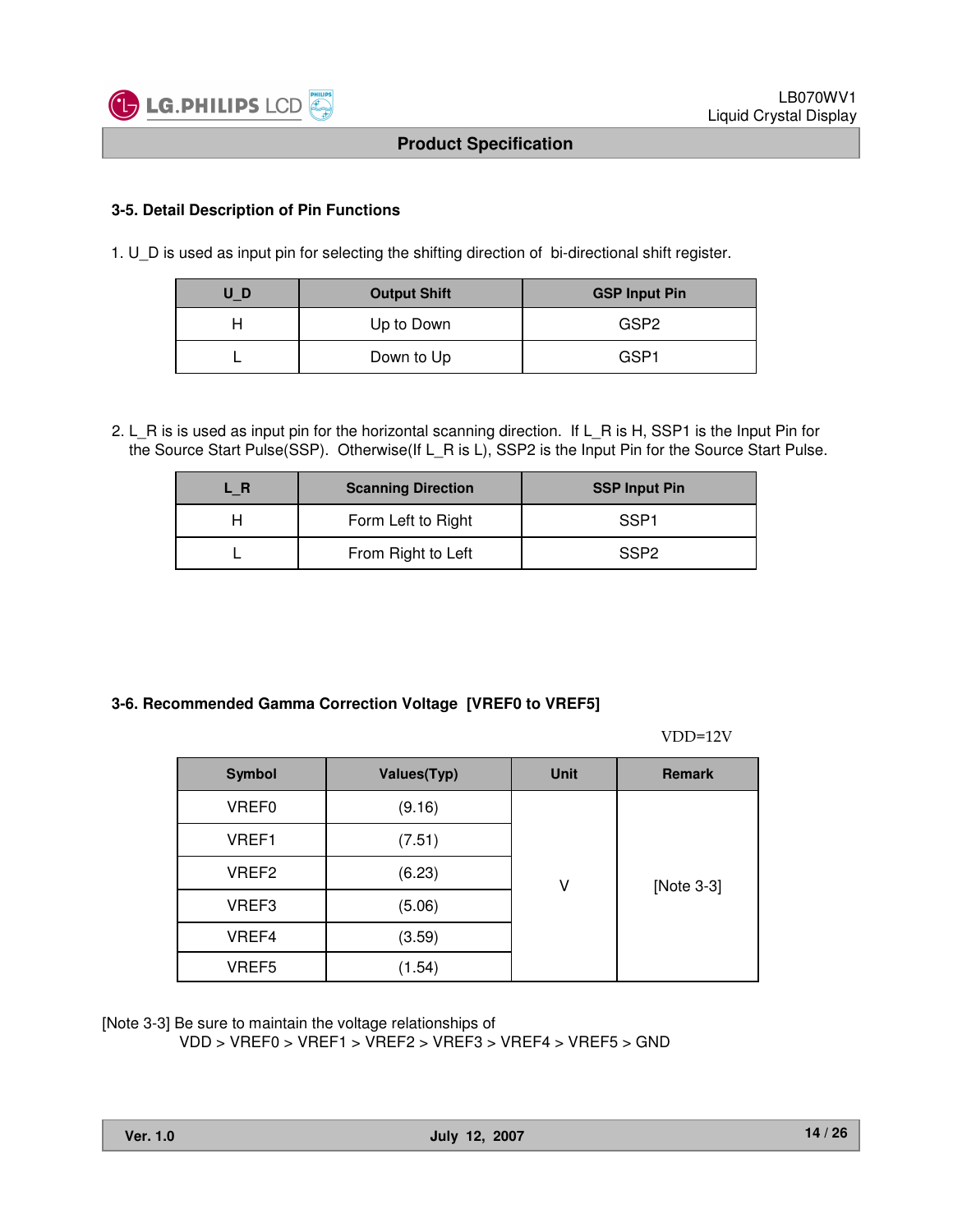

# **4. Optical Specifications**

Optical characteristics are determined after the unit has been 'ON' and stable for approximately 30 minutes in a dark environment at 25°C. The values specified are at an approximate distance 50cm from the LCD surface at a viewing angle of Φ and Θ equal to 0°.

**FIG. 1 Optical Characteristic Measurement Equipment and Method**

FIG. 1 presents additional information concerning the measurement equipment and method.





|                                  | $1a = 20$ U, $100 = 0.01$ , $100 = 001$ Iz, $1C$ <sub>IK</sub> = 00.2011 IZ, $1R$ I = 0.0111 $RRMS$ |       |               |       |                   |               |  |  |  |  |  |
|----------------------------------|-----------------------------------------------------------------------------------------------------|-------|---------------|-------|-------------------|---------------|--|--|--|--|--|
| <b>Parameter</b>                 |                                                                                                     |       | <b>Values</b> |       | <b>Units</b>      | <b>Remark</b> |  |  |  |  |  |
|                                  | Symbol                                                                                              | Min   | <b>Typ</b>    | Max   |                   |               |  |  |  |  |  |
| <b>Contrast Ratio</b>            | CR.                                                                                                 | 280   | 400           |       |                   | [Note 4-1]    |  |  |  |  |  |
| Surface Luminance, white         | $L_{WH}$                                                                                            | 180   | 220           |       | cd/m <sup>2</sup> | [Note 4-2]    |  |  |  |  |  |
| Luminance Variation              | $\delta$ white                                                                                      |       | 1.25          | 1.4   |                   | [Note 4-3]    |  |  |  |  |  |
| Response Time                    |                                                                                                     |       |               |       |                   | [Note $4-4$ ] |  |  |  |  |  |
| ∶Rise Time                       | $Tr_R$                                                                                              |       | 10            | 20    | ms                |               |  |  |  |  |  |
| : Decay Time                     | $Tr_D$                                                                                              |       | 15            | 30    | ms                |               |  |  |  |  |  |
| <b>Color Coordinates</b>         |                                                                                                     |       |               |       |                   | [Note 4-2]    |  |  |  |  |  |
| ∶WHITE                           | <b>WX</b>                                                                                           | 0.283 | 0.313         | 0.343 |                   |               |  |  |  |  |  |
|                                  | WY                                                                                                  | 0.299 | 0.329         | 0.359 |                   |               |  |  |  |  |  |
| Viewing Angle                    |                                                                                                     |       |               |       |                   | [Note 4-5]    |  |  |  |  |  |
| x axis, right $(\Phi=0^{\circ})$ | $\Theta$ r                                                                                          | 60    | 70            |       | degree            |               |  |  |  |  |  |
| x axis, left ( $\Phi$ =180°)     | $\Theta$                                                                                            | 60    | 70            |       | degree            |               |  |  |  |  |  |
| y axis, up $(\Phi = 90^\circ)$   | Θu                                                                                                  | 40    | 50            |       | degree            |               |  |  |  |  |  |
| y axis, down ( $\Phi$ =270°)     | $\Theta$ d                                                                                          | 50    | 60            |       | degree            |               |  |  |  |  |  |

#### $Ta = 25°C$ ,  $VCC = 3.3V$ ,  $f_V = 60Hz$ ,  $f_{C_V} = 33.26MHz$ ,  $I_{B_V} = 5.5mA$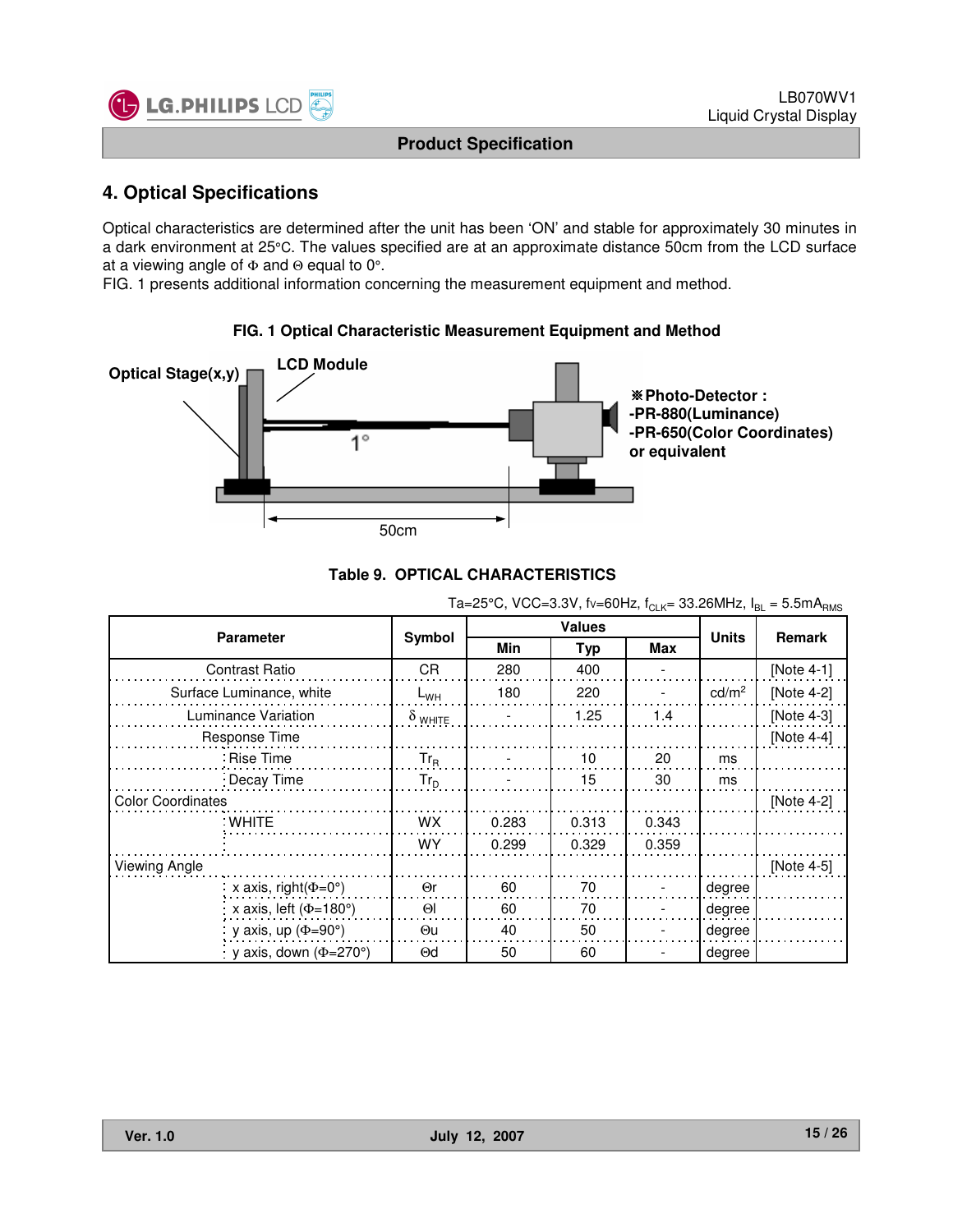

[Note 4-1] Contrast Ratio(CR) is defined mathematically as

Surface Luminance with all white pixels

Contrast Ratio =

Surface Luminance with all black pixels

- [Note 4-2] Surface luminance is measured at the center point( $L_1$ ) of the LCD with all pixels displaying white at the distance of 50cm by PR-880. Color Coordinates are measured at the center point( $L_1$ ) of the LCD with all pixels displaying red, green, blue and white at the distance of 50cm by PR-650. For more information, refer to the FIG 1 and FIG 2.
- [Note 4-3] Luminance % uniformity is measured for 9 point For more information see FIG 2.  $\delta$  WHITE = Maximum(L1,L2, ….. L9)  $\div$  Minimum(L1,L2, ….. L9)
- [Note 4-4] Response time is the time required for the display to transition from white to black (Rise Time,  $Tr_R$ ) and from black to white(Decay Time,  $Tr_D$ ). For additional information see FIG 3.
- [Note 4-5] Viewing angle is the angle at which the contrast ratio is greater than 10. The angles are determined for the horizontal or x axis and the vertical or y axis with respect to the z axis which is normal to the LCD surface. For more information see FIG 4.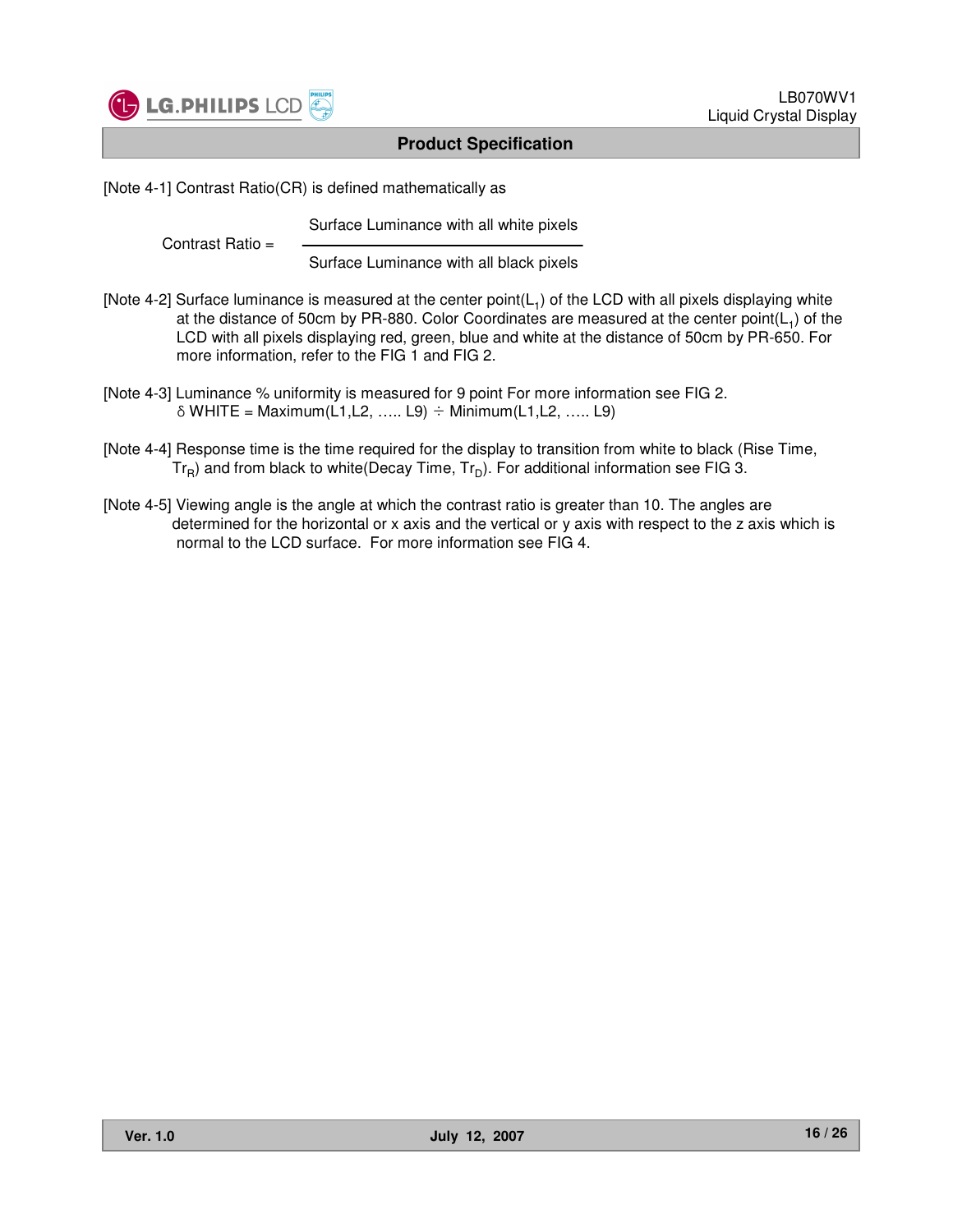

#### **FIG. 2 Luminance**

<measuring point for surface luminance & measuring point for luminance variation>



#### **FIG. 3 Response Time**

The response time is defined as the following figure and shall be measured by switching the input signal for "black" and "white".

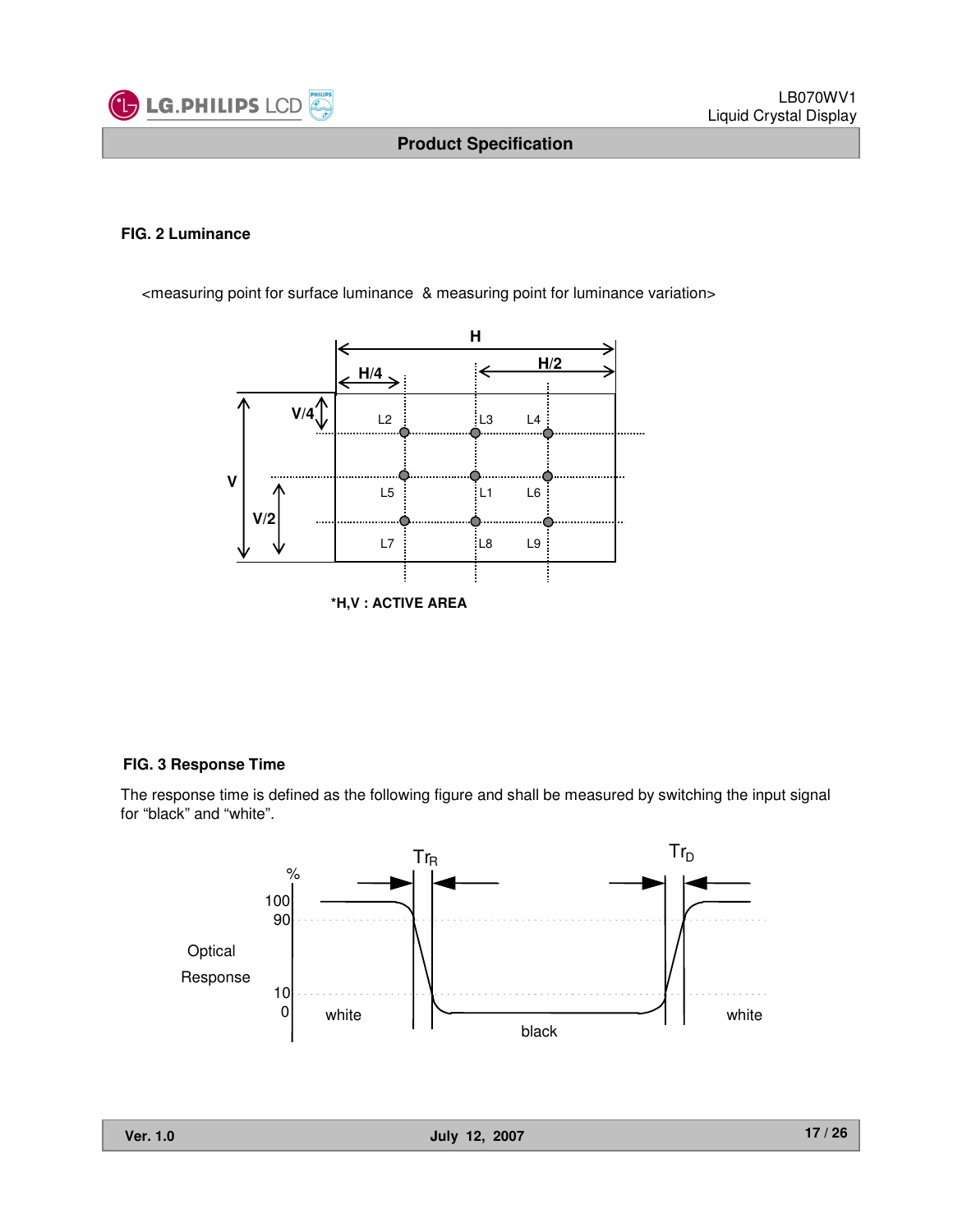

#### **FIG. 4 Viewing angle**



<Dimension of viewing angle range>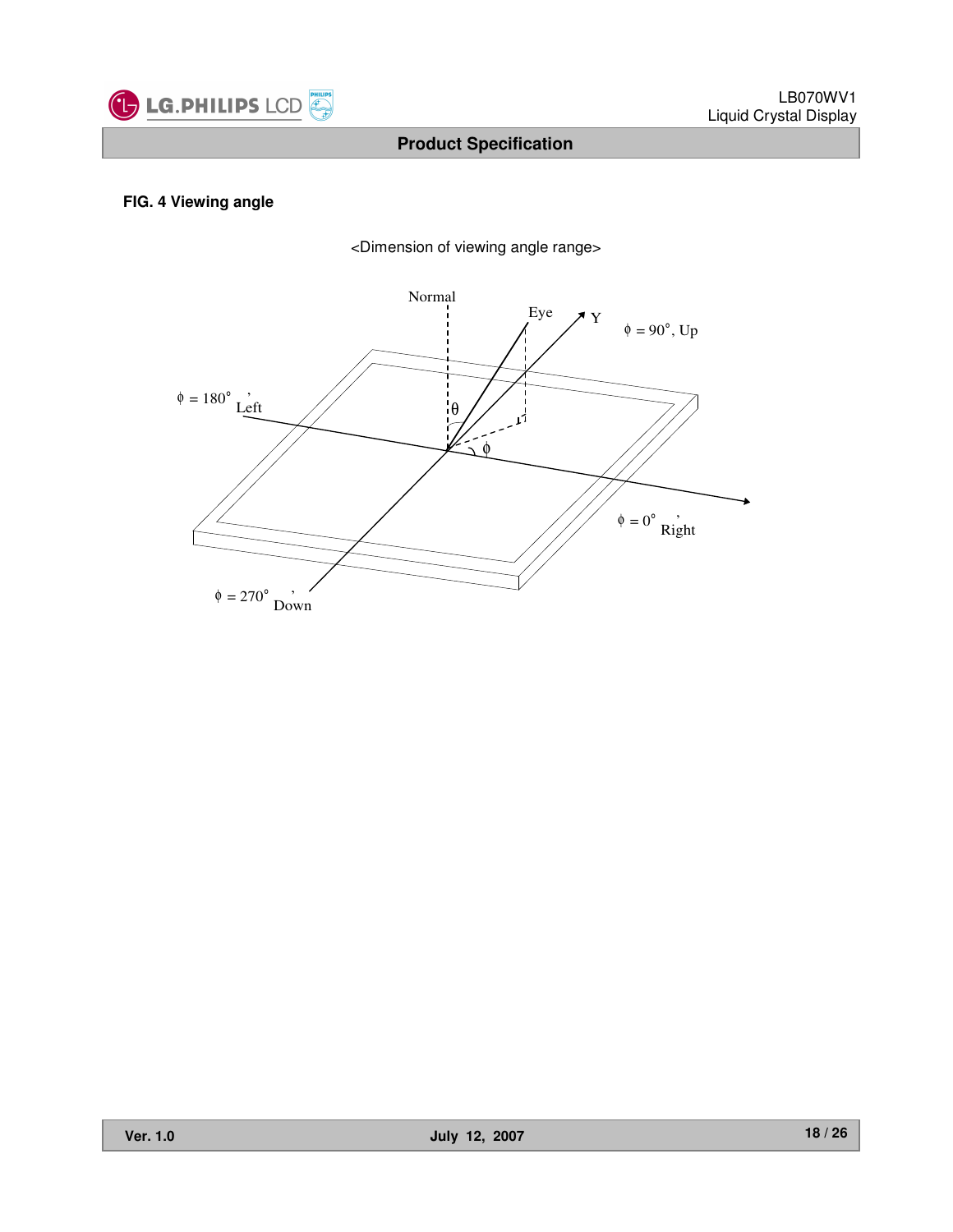

# **5. Mechanical Characteristics**

The contents provide general mechanical characteristics for the model LB070WV1. In addition the figures in the next page are detailed mechanical drawing of the LCD.

|                     | Horizontal                                  | $167$ mm $(Typ)$ |  |  |  |
|---------------------|---------------------------------------------|------------------|--|--|--|
| Outline Dimension   | Vertical                                    | 104.6 mm(Typ)    |  |  |  |
|                     | Depth                                       | 5.5 mm (Typ.)    |  |  |  |
| Bezel Area          | Horizontal                                  | 155.6 mm (Typ.)  |  |  |  |
|                     | Vertical                                    | 94.6 mm (Typ.)   |  |  |  |
|                     | Horizontal                                  | 152.40 mm (Typ.) |  |  |  |
| Active Display Area | Vertical                                    | 91.44 mm (Typ.)  |  |  |  |
| Weight              | 125g(Typ.) / 135g (Max.)                    |                  |  |  |  |
| Surface Treatment   | Anti-glare treatment of the front polarizer |                  |  |  |  |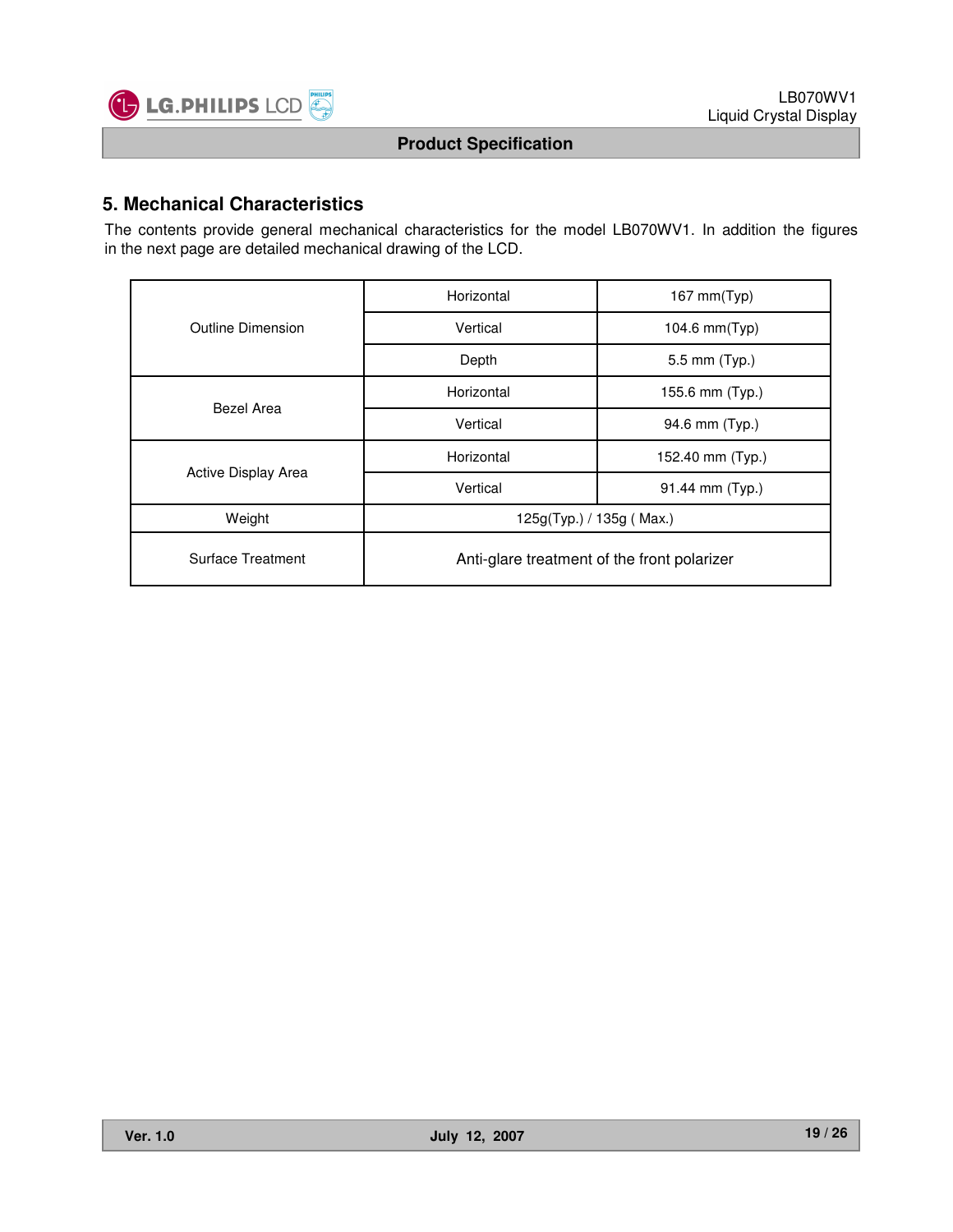

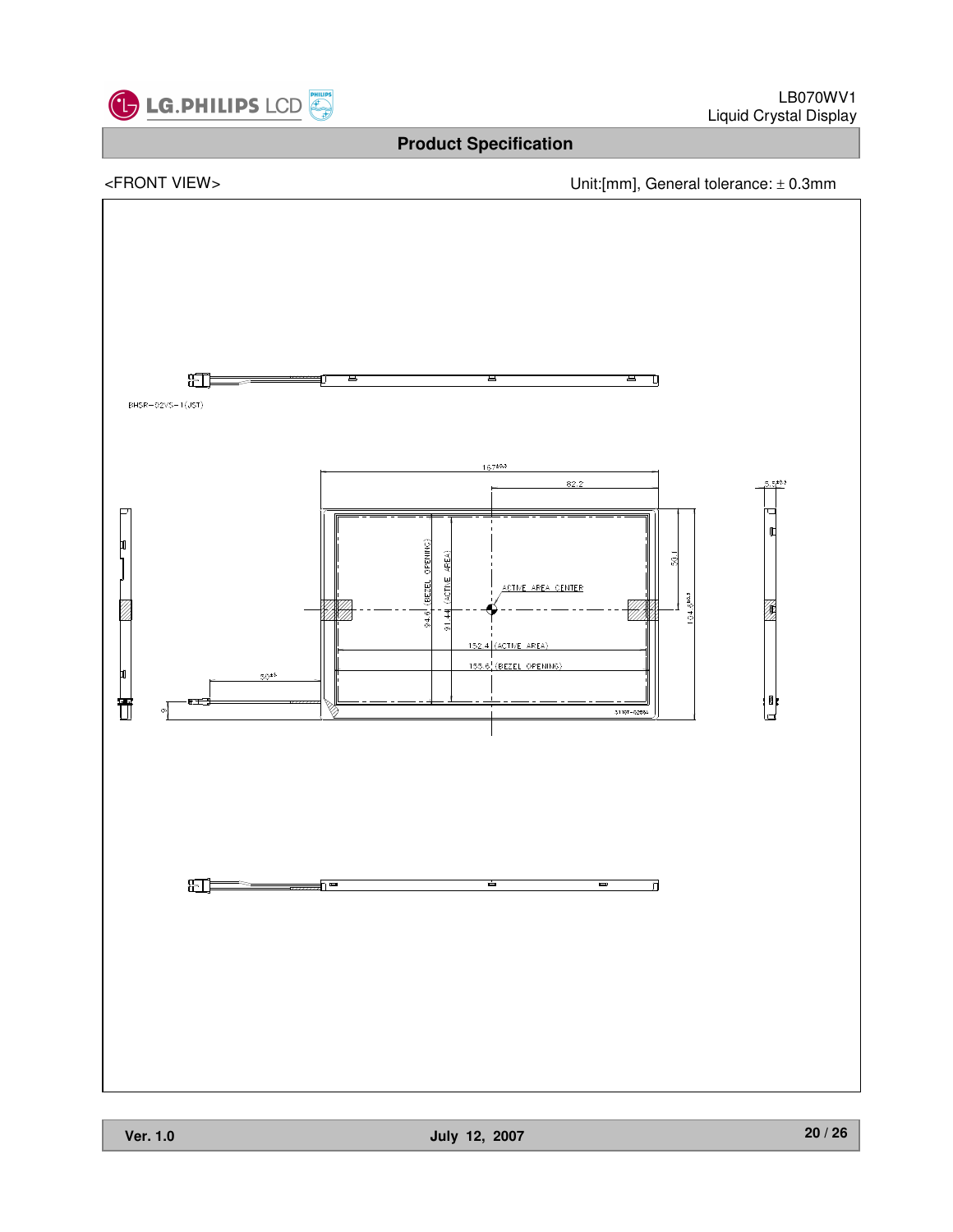

# <REAR VIEW> Unit:[mm], General tolerance: ± 0.3mm

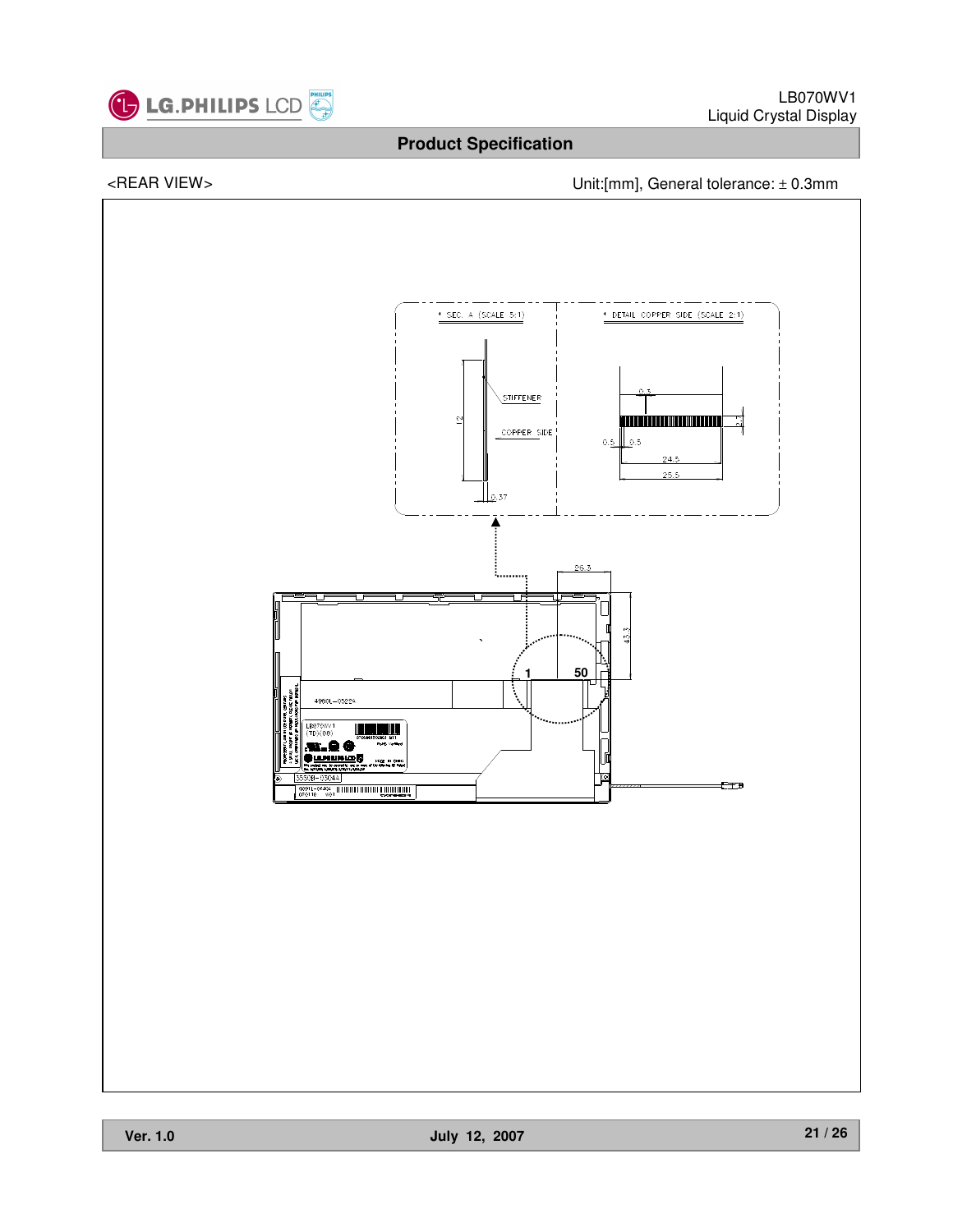

# **6. Reliability**

| No.            | <b>Test Items</b>                                           | <b>Test Condition</b>                                                                                                                 | Remark         |
|----------------|-------------------------------------------------------------|---------------------------------------------------------------------------------------------------------------------------------------|----------------|
| 1              | High Temperature Storage Test                               | Ta=70℃ 240h                                                                                                                           | [Note 6-1,2,3] |
| $\overline{2}$ | Low Temperature Storage Test                                | Ta=-20℃ 240h                                                                                                                          | [Note 6-1,2,3] |
| 3              | <b>High Temperature Operation Test</b>                      | Ta=60℃<br>240h                                                                                                                        | [Note 6-1,2,3] |
| 4              | Low Temperature Operation Test                              | Ta =-10 $^{\circ}$ C 240h                                                                                                             | [Note 6-1,2,3] |
| 5              | High Temperature and High Humidity<br><b>Operation Test</b> | Ta=50℃ 80%RH 240h                                                                                                                     | [Note 6-1,2,3] |
| 6              | Electro Static Discharge Test                               | -Panel Surface/Top Case<br>: 150pF, 150Ω<br>$(Air : \pm 15kV,$ Contact: $\pm 8kV$ )<br>-FPC input terminal : $100pF \pm 200V 0\Omega$ |                |
| 7              | <b>Shock Test</b><br>(non-operating)                        | Half sine wave, 80G, 11ms<br>3 times shock of each six faces                                                                          |                |
| 8              | <b>Vibration Test</b><br>(non-operating)                    | Sine wave, $10 \sim 500 \sim 10$ Hz,<br>1.5G, 0.37oct/min<br>3 axis, 1 hour/axis                                                      |                |
| 9              | <b>Thermal Shock Test</b>                                   | $-10^{\circ}$ C(0.5h) ~ 60 $^{\circ}$ C(0.5h) / 100 cycles                                                                            |                |

[Note 6-1]  $T_a$  = Ambient Temperature

[Note 6-2] In the Reliability Test, Confirm performance after leaving in room temp.

[Note 6-3] In the standard condition, there shall be no practical problems that may affect the display function.

Ta= Ambient Temperature

{ Result Evaluation Criteria }

There should be no change which might affect the practical display function when the display quality test is conducted under normal operating condition.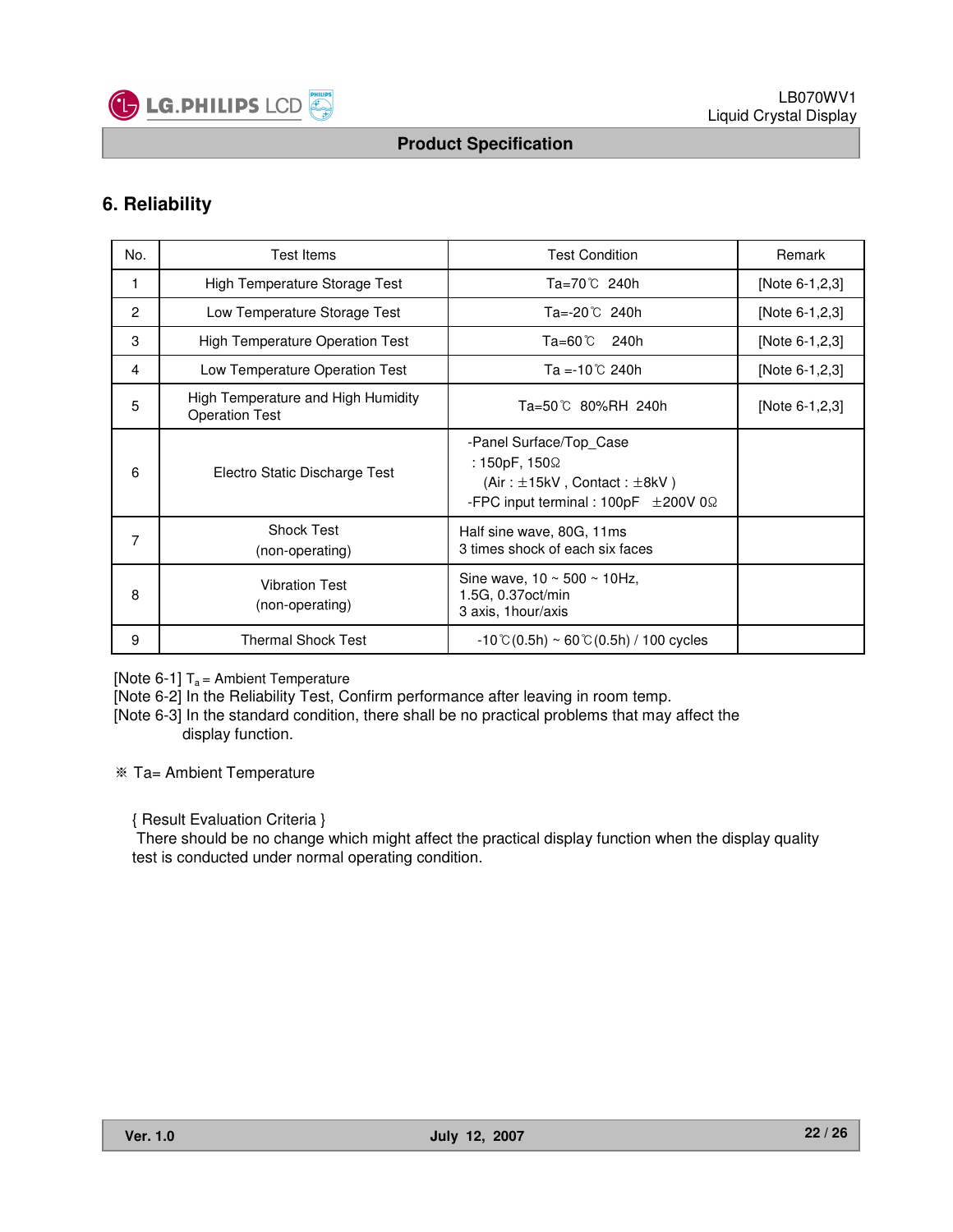

### **7. International Standards**

#### **7-1. Safety**

a) UL 60950, Third Edition, Underwriters Laboratories, Inc., Dated Dec. 11, 2000. Standard for Safety of Information Technology Equipment, Including Electrical Business Equipment. b) CAN/CSA C22.2, No. 60950, Third Edition, Canadian Standards Association, Dec. 1, 2000. Standard for Safety of Information Technology Equipment, Including Electrical Business Equipment. c) EN 60950 : 2000, Third Edition

IEC 60950 : 1999, Third Edition

European Committee for Electrotechnical Standardization(CENELEC)

EUROPEAN STANDARD for Safety of Information Technology Equipment Including Electrical Business Equipment.

# **7-2. EMC**

a) ANSI C63.4 "Methods of Measurement of Radio-Noise Emissions from Low-Voltage Electrical and Electrical Equipment in the Range of 9kHZ to 40GHz. "American National Standards Institute(ANSI), 1992

b) C.I.S.P.R. "Limits and Methods of Measurement of Radio Interface Characteristics of Information Technology Equipment." International Special Committee on Radio Interference.

c) EN 55022 "Limits and Methods of Measurement of Radio Interface Characteristics of Information Technology Equipment." European Committee for Electrotechnical Standardization.(CENELEC), 1998 ( Including A1: 2000 )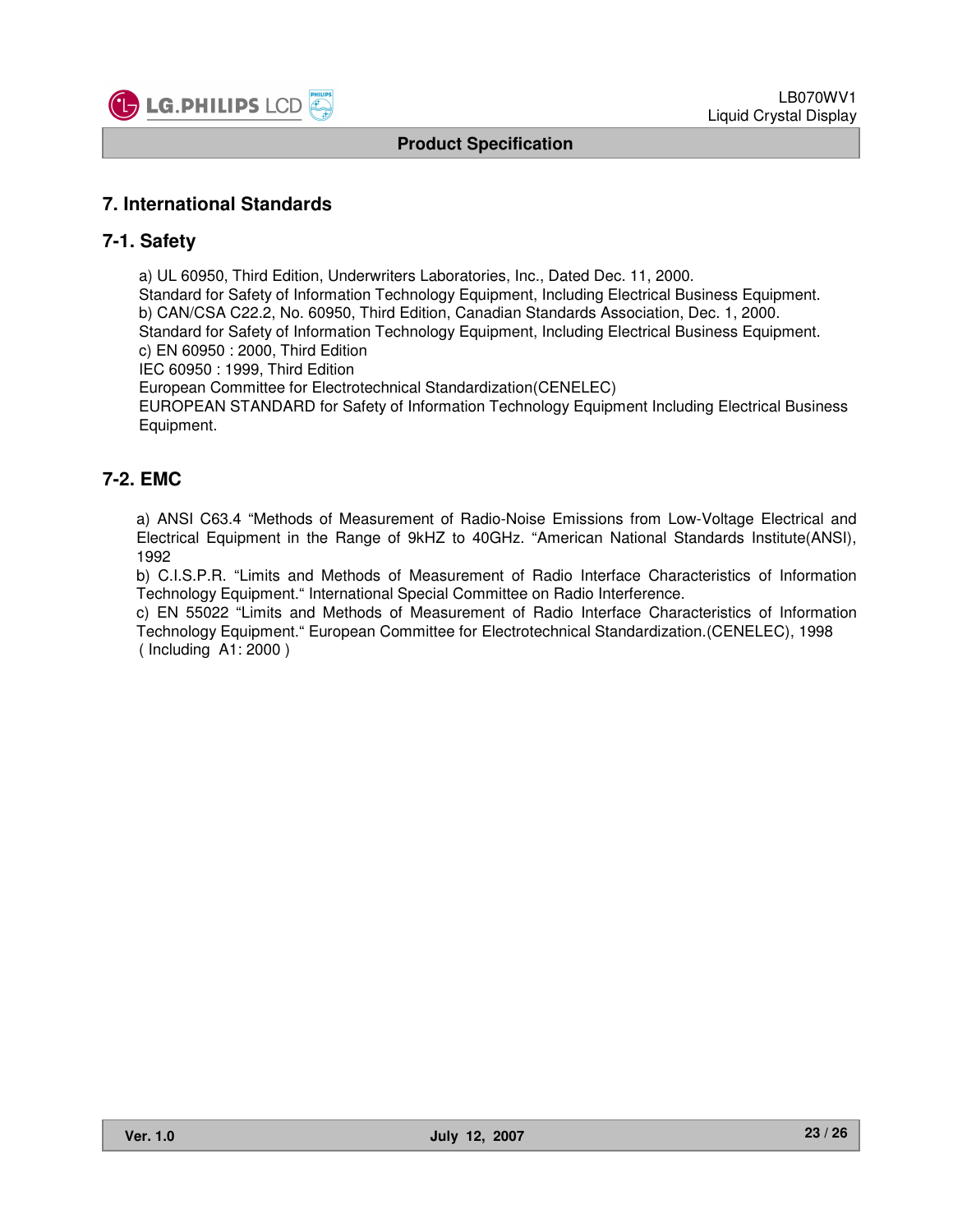

# **8. Packing**

# **8-1. Designation of Lot Mark**

a) Lot Mark



| A,B,C: SIZE(INCH) |
|-------------------|
| E:MONTH           |

D : YEAR  $F ~ M : SERIAL NO.$ 

Note

1. YEAR

| Year | 2001 | 2002 | 2003 | 2004 | 2005 | 2006 | 2007 | 2008 | 2009 | 2010 |
|------|------|------|------|------|------|------|------|------|------|------|
| Mark |      |      |      |      |      |      |      |      |      |      |

2. MONTH

| Month | Jan | -<br>⊢eb | Mar | Apr | May | Jun | Jul | Aug | Sep | Oct | Nov | Dec |
|-------|-----|----------|-----|-----|-----|-----|-----|-----|-----|-----|-----|-----|
| Mark  |     | -        |     |     | ∼   |     |     |     |     |     | ◡   |     |

b) Location of Lot Mark

Serial No. is printed on the label. The label is attached to the backside of the LCD module. This is subject to change without prior notice.

# **8-2. Packing Form**

- a) Package quantity in one box : 36 pcs
- b) Box Size(mm) :  $475(L) \times 348(W) \times 182(H)$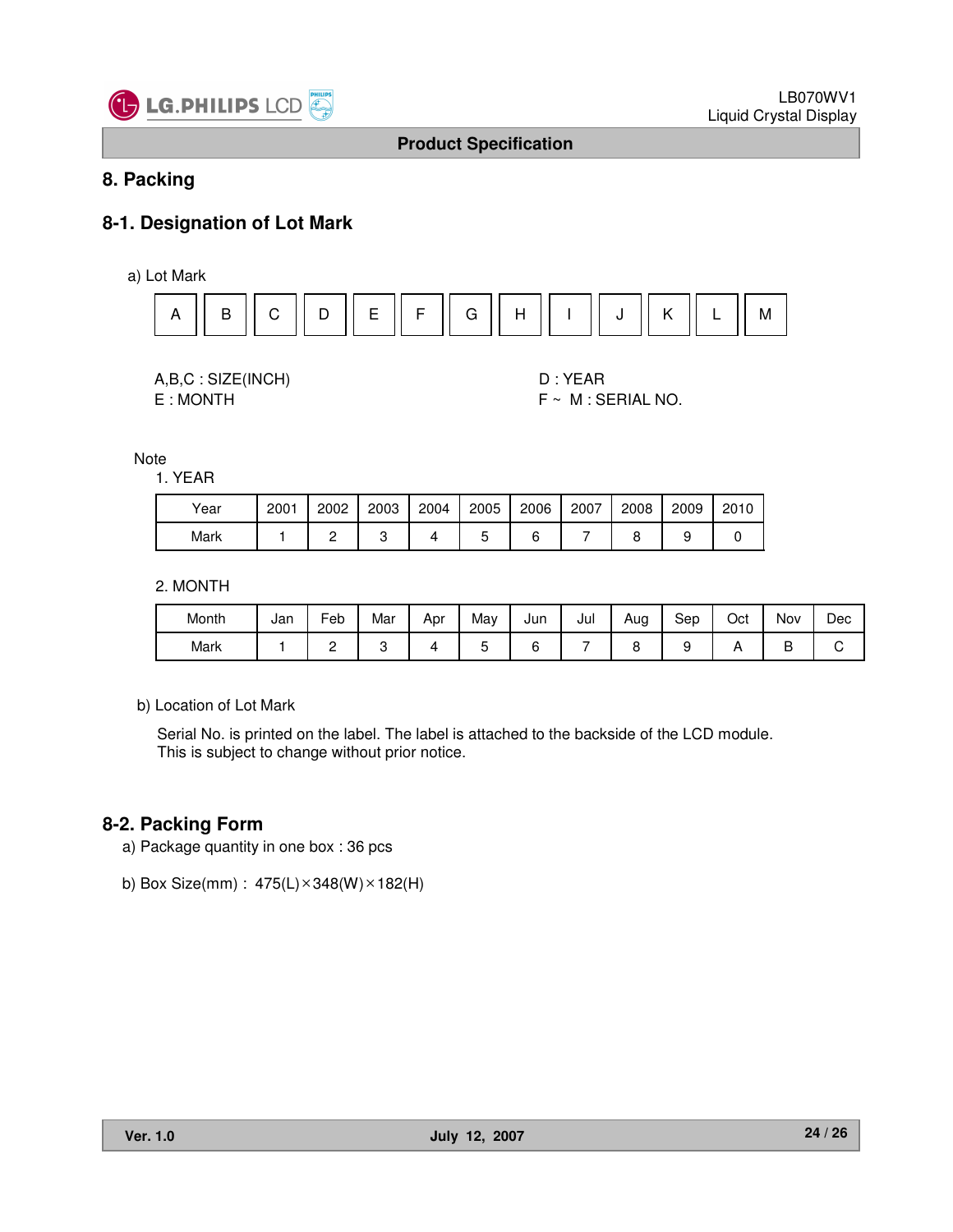

# **9. PRECAUTIONS**

Please pay attention to the followings when you use this TFT LCD module.

# **9-1. MOUNTING PRECAUTIONS**

- (1) You must mount a module using holes arranged in four corners or four sides.
- (2) You should consider the mounting structure so that uneven force (ex. Twisted stress) is not applied to the module. And the case on which a module is mounted should have sufficient strength so that external force is not transmitted directly to the module.
- (3) Please attach the surface transparent protective plate to the surface in order to protect the polarizer. Transparent protective plate should have sufficient strength in order to the resist external force.
- (4) You should adopt radiation structure to satisfy the temperature specification.
- (5) Acetic acid type and chlorine type materials for the cover case are not desirable because the former generates corrosive gas of attacking the polarizer at high temperature and the latter causes circuit break by electro-chemical reaction.
- (6) Do not touch, push or rub the exposed polarizers with glass, tweezers or anything harder than HB pencil lead. And please do not rub with dust clothes with chemical treatment. Do not touch the surface of polarizer for bare hand or greasy cloth.(Some cosmetics are detrimental to the polarizer.)
- (7) When the surface becomes dusty, please wipe gently with absorbent cotton or other soft materials like chamois soaks with petroleum benzene. Normal-hexane is recommended for cleaning the adhesives used to attach front / rear polarizers. Do not use acetone, toluene and alcohol because they cause chemical damage to the polarizer.
- (8) Wipe off saliva or water drops as soon as possible. Their long time contact with polarizer causes deformations and color fading.
- (9) Do not open the case because inside circuits do not have sufficient strength.

# **9-2. OPERATING PRECAUTIONS**

- (1) The spike noise causes the mis-operation of circuits. It should be lower than following voltage :  $V=\pm 200$ mV(Over and under shoot voltage)
- (2) Response time depends on the temperature.(In lower temperature, it becomes longer.)
- (3) Brightness depends on the temperature. (In lower temperature, it becomes lower.) And in lower temperature, response time(required time that brightness is stable after turned on) becomes longer.
- (4) Be careful for condensation at sudden temperature change. Condensation makes damage to polarizer or electrical contacted parts. And after fading condensation, smear or spot will occur.
- (5) When fixed patterns are displayed for a long time, remnant image is likely to occur.
- (6) Module has high frequency circuits. Sufficient suppression to the electromagnetic interference shall be done by system manufacturers. Grounding and shielding methods may be important to minimized the interference.